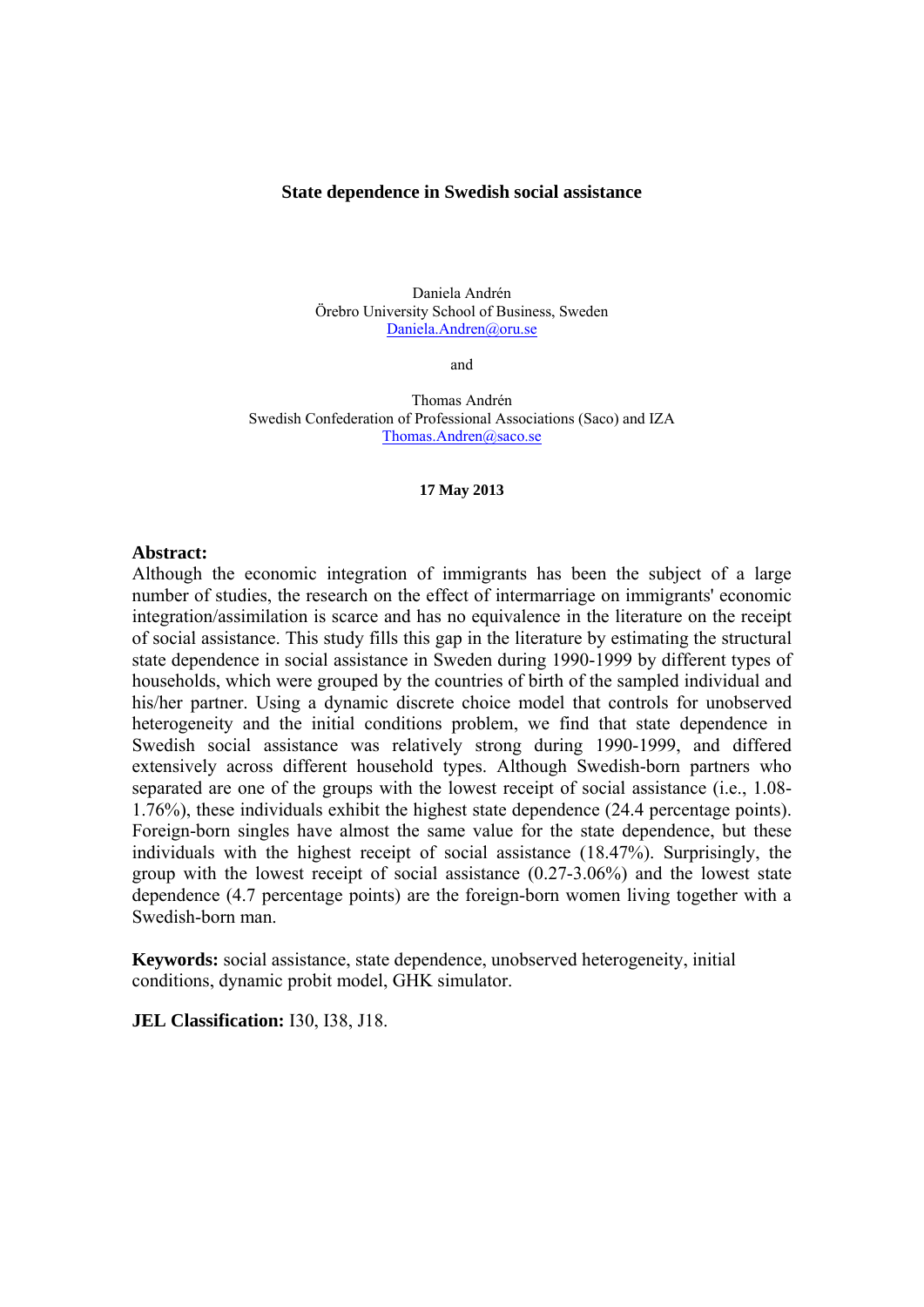#### **1 Introduction**

The long-term use of social assistance is an increasing social problem in Sweden and other countries in Europe. An important factor behind the long-term use is the so-called state dependence, which means that the past experience of receiving social assistance determines an increased propensity of continuing social assistance use for a long time. For policy makers to design relevant welfare reforms, it is important to have a good understanding of the strength of the state dependence in the population and the extent that it varies with different factors and among different groups. This study focuses on the analysis of the persistence of social assistance in Sweden during the 1990s across different household types, which are defined by the countries of birth of the sampled person and her/his partner. We constructed our analysis on two potential explanations emphasized in previous literature to explain why the conditional probability that an individual will experience the event in the future is a function of the individual's past experience.

One explanation is that the experience with welfare use in itself alters the cost or the stigma related to welfare participation, which shifts the structure of the individual's preferences. An identical individual who did not experience the event in the past would behave differently compared to an individual who did experience the event. Relationships of this sort give rise to true or structural state dependence (Heckman 1981a).

An alternative explanation is that the observed persistence is a result of innate individual differences that originate from permanent unobserved heterogeneity across individuals. Individuals may differ in certain unmeasured variables that influence the individual's probability of experiencing the event but that are not influenced by the experience of the event. If this is the case, current participation has no structural effect on the future propensity to participate, and this phenomenon is referred to as spurious state dependence (Heckman 1981c).

The problem of distinguishing between structural and spurious dependence has a relatively long history. Heckman (1981a) reported that Bates and Neyman (1951) demonstrated that it is necessary to use panel data on individual histories to discriminate between the two explanations. The empirical applications vary from accidents (e.g., Heckman and Borjas 1980) to the mover-stayer model (e.g.,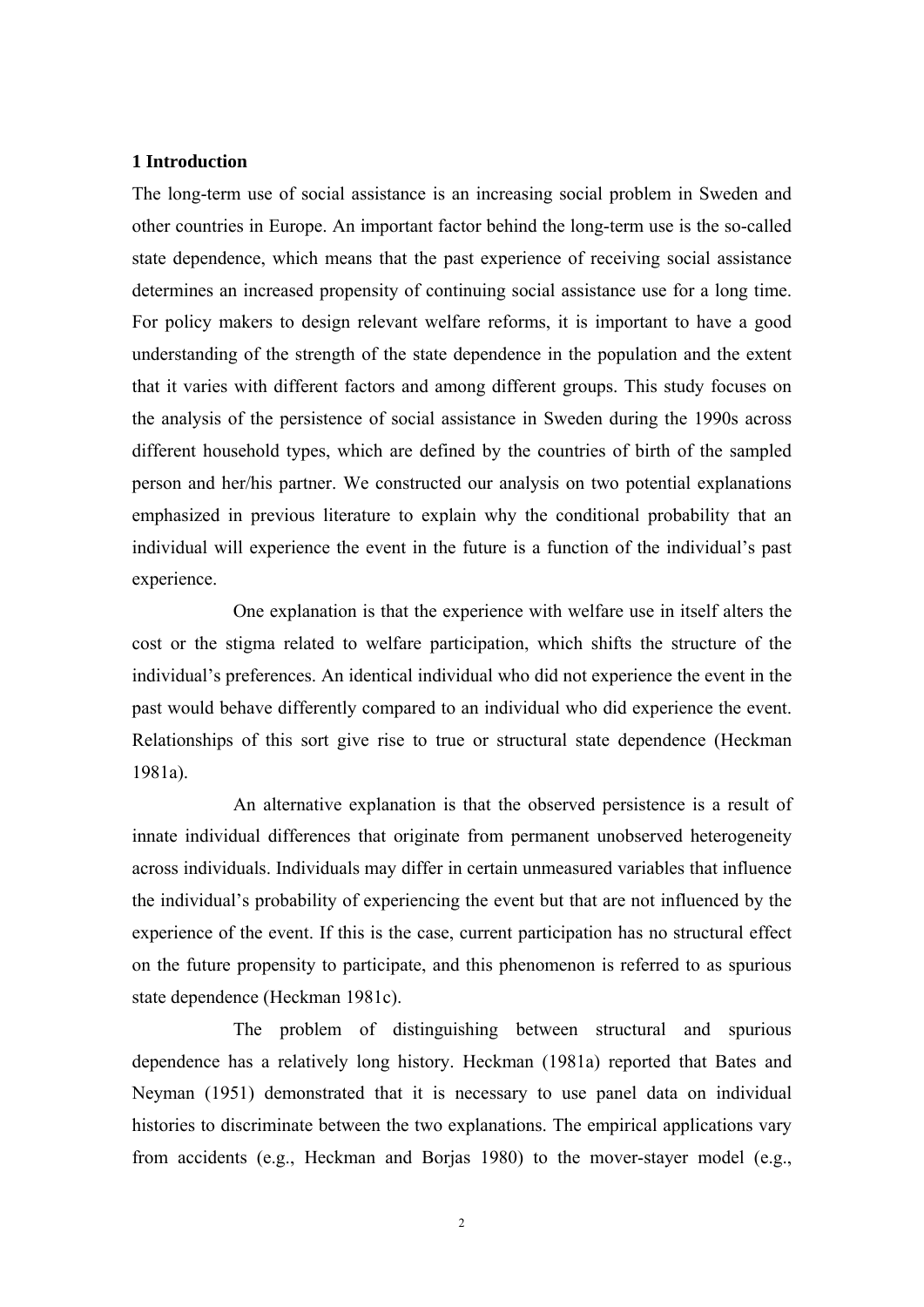Goodman 1961, Singer and Spilerman 1976) and the employment decision of married women (e.g., Heckman 1981a).

Although the academic literature on welfare participation is vast, the body of literature focusing on state dependence and social assistance is still small. $^{2}$  For Sweden, Hansen and Lofstrom (2003, 2006, 2009) and Andrén and Andrén (2013) focus on the dynamics of social assistance (SA) participation of both natives and immigrants, and found that welfare participation is higher among immigrants compared with natives.<sup>3</sup> However, if the effect is distributed over time, it decreases and loses its significance for both groups after three years (Andrén and Andrén, 2013).

In Sweden, the household applies for social assistance, and therefore, all of the previous studies let the household be represented by the sampled individual. However, the sampled person is either foreign-born or Swedish-born. Therefore, under this design, the fact that a two-adult household can consist of one Swedish-born and one foreignborn is ignored, which might contain useful information for the policy makers. Furthermore, the literature on interethnic marriages and their economic effects is still in its infancy (Furtado and Trejo, 2012), but theoretical work in this area provides important insights into the mechanisms through which ethnicity and culture are transmitted across generations (Furtado and Trejo, 2012). Interethnic marriage rates have often been used as a proxy for the extent of assimilation by immigrant groups (Pagnini and Morgan 1990; Qian and Lichter 2007). Most empirical studies found beneficial effects for immigrants who marry natives rather than other immigrants; marrying a native, and by extension associate more with natives, is generally associated with more labor market success of immigrants (e.g., Kantarevic 2004, Meng and Gregory 2005, Furtado and Theodoropoulos 2010, Nekby 2010 and Nottmeyer 2010). Furtado and Trejo (2012) stated that further research is needed to more definitively

1

<sup>&</sup>lt;sup>1</sup> See Danziger et al. (1981), Lichter et al. (1997), Moffit (1992), and Barrett and McCarthy (2008) for literature surveys.

<sup>&</sup>lt;sup>2</sup> See Chay et al. (1999), Cappellari and Jenkins (2009), and Wunder and Riphahn (2012) for studies on the US, Britain and Germany.

<sup>&</sup>lt;sup>3</sup> All of these studies focused on state dependence, which is connected to the risk of reapplying for social assistance. In contrast, Mood (2013) focused on the duration of the dependence on social assistance, i.e., the connection between the time spent in the SA state and the probability of leaving the state. This study found that there is duration dependence among both Swedish-born individuals and immigrants and that these effects appear to be clearly smaller for the foreign-born individuals. Although immigrants are particularly vulnerable in terms of dependency on SA, the result might be driven by the fact that some foreign-born individuals spend less time in Sweden.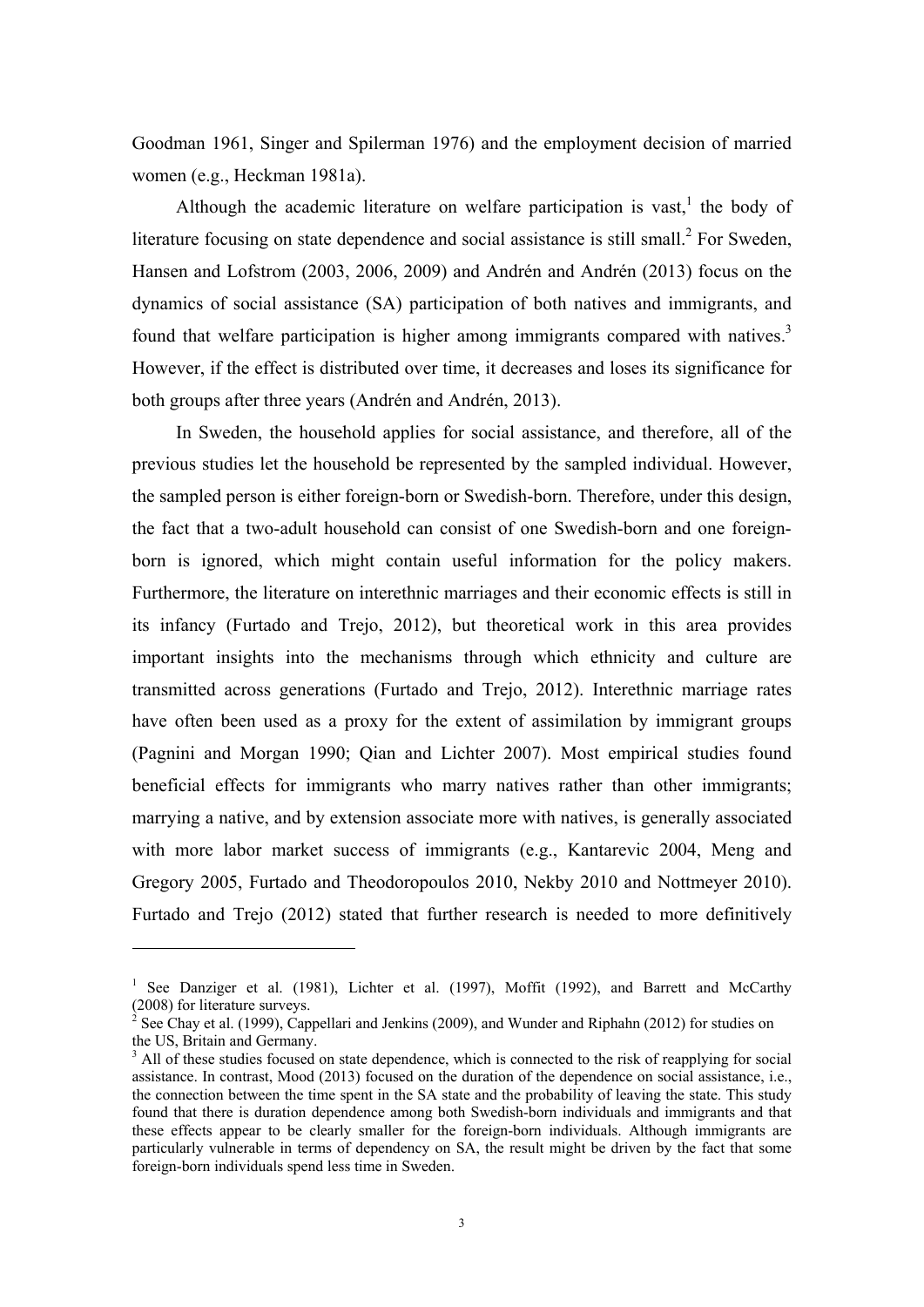determine how and why intermarriage affects economic outcomes. In this study, we address this issue by estimating separate models for mixed couples in which a Swedishborn individual lives with a foreign-born individual. Altogether, we analyzed twelve types of household, which were defined based on the country of birth of the sampled person and his/her partner, and the length of the marital status.

We extend the existing literature by offering empirical evidence for the strength and determinants of the structural state dependence with respect to social assistance in different types of households and the effect of intermarriage between immigrants and natives on the receipt of social assistance.<sup>4</sup> Using the econometric framework developed by Andrén and Andrén (2013), which incorporates the effect of structural state dependence while controlling for the initial conditions problem and for individual unobserved heterogeneity, we found that that state dependence in Swedish social assistance is relatively strong and differs across different types of household. Although Swedish-born partners who separated are a group with one of the lowest receipt of social assistance during 1990-1999 (i.e., 1.08-1.76%), these individuals exhibit the highest state dependence (24.4 percentage points). Foreign-born singles have almost the same value for state dependence, but they are also the groups with the highest receipt of social assistance (i.e., 10.98-18.47%). Surprisingly, the group with the lowest receipt (0.27-3.06%) and the lowest state dependence (4.7 percentage points) are the foreignborn women living with a Swedish-born man. These results are expected to be a valuable support for policy makers in the design of effective welfare reforms.

The rest of the paper is organized as follows. The next section describes the institutional settings and data, and Section 3 presents the empirical specification and the estimation method. Section 4 presents and discusses the results, and Section 5 summarizes and concludes the paper.

1

<sup>&</sup>lt;sup>4</sup> Several papers show that welfare arrangements and reforms can destroy or support the family (REF). In contrast to this literature, Halla et al. (2013) evaluated the effect of the average implementation of the welfare state (measured as public social spending as a percentage of the GDP) on family outcomes (in terms of marriage, divorce, and fertility rates) at the aggregate level. Using data from OECD member countries during 1980-2007, this study found that an expansion in the welfare state increases the fertility and marriage and therefore concluded that the welfare state supports family formation. However, it is also reported that the welfare state decouples marriage and fertility and therefore alters the organization of the family.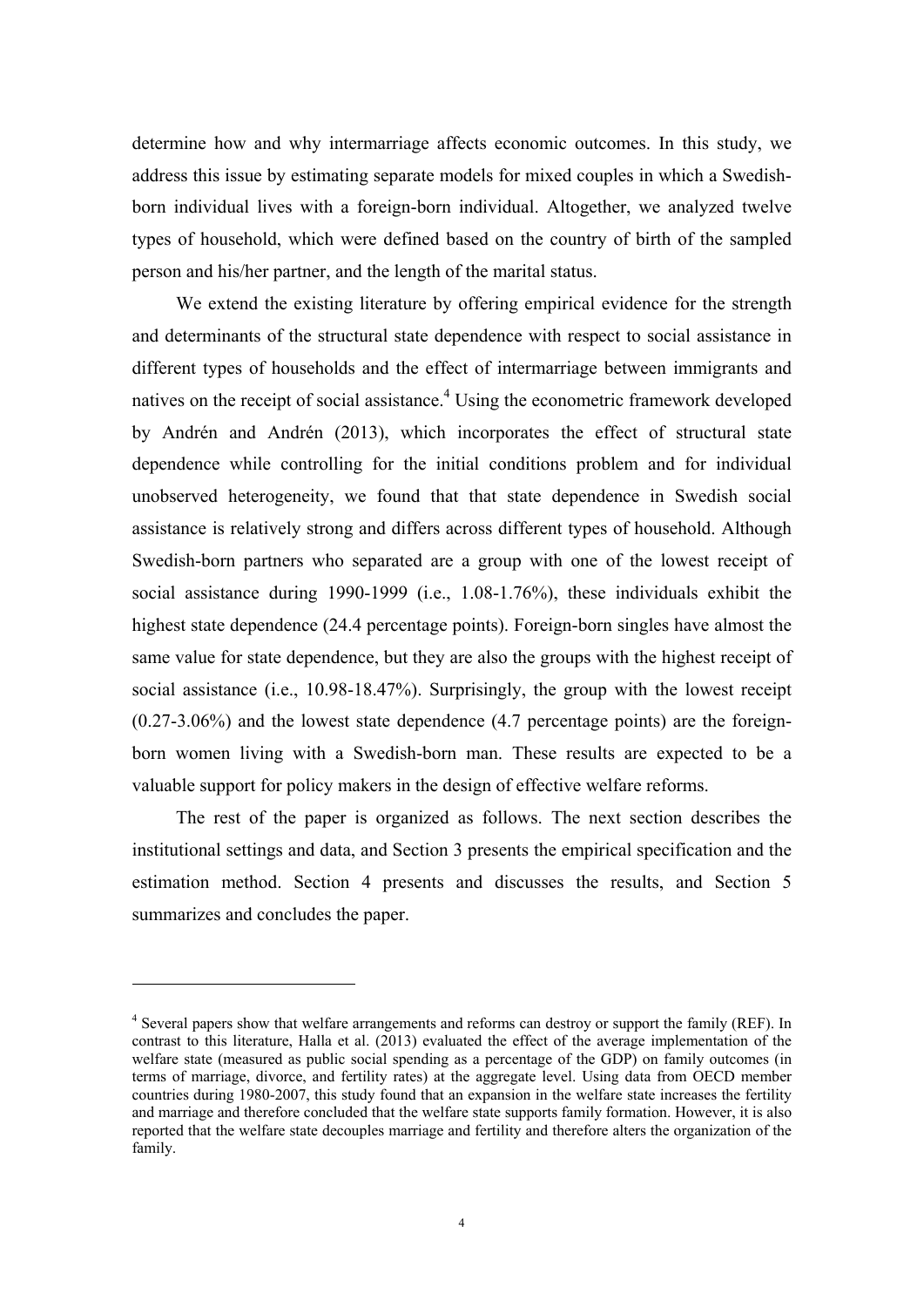#### **2 Institutional settings and data**

The right to social assistance in Sweden is regulated by the Social Services Act, which provides relatively general guidelines concerning eligibility standards and somewhat more detailed regulations with respect to compensation levels. The responsibility for financing and providing the benefit rests with the municipalities. Benefits are granted to households. The level is set to elevate the household above a minimum standard of living and covering expenses for food, housing, childcare, etc. No maximum period for eligibility is specified, but recipients must make full-time efforts to find a job (if they are unemployed) or to find other solutions to become independent of social assistance (Bäckman and Bergmark 2011).

The total SA benefit consists of two parts. The first part is a regulated component that covers expenditures for housing, childcare, and similar expenses. The second part covers the more basic daily consumption needs of the household, such as food and clothing. The second component is referred to as the social assistance norm and is regulated by the welfare recipient's home municipality. The National Board of Health and Welfare provide guidelines to the municipalities to harmonize the level across the country. The SA levels were determined by each of the 288 municipalities until 1998. Since January 1998, the regional variations in the benefit levels were replaced by a national uniform benefit level. In most municipalities, the SA generosity was reduced between 1993 and 1999, and the difference between the average SA benefit level in 1993 and the corresponding level in 1999 is approximately 20 percent (Flood et al. 2004).

Applications are normally assessed at the social services office, and benefits are distributed on a monthly basis. A social worker is in charge of the assessment process. Although the legislation defines some minimum standards, social workers enjoy a considerable degree of discretion in their decisions on both eligibility and the level of benefit awarded. The decision is based on an interview process and involves an assessment of the complete financial situation of the household. The applicant cannot voluntarily give up a job to live on social assistance. With some exceptions, the household assets must be exhausted before social assistance may be received.

The data analyzed in this paper were extracted from the register-based Swedish Income Panel (SWIP), which is a stratified random sample of the population living in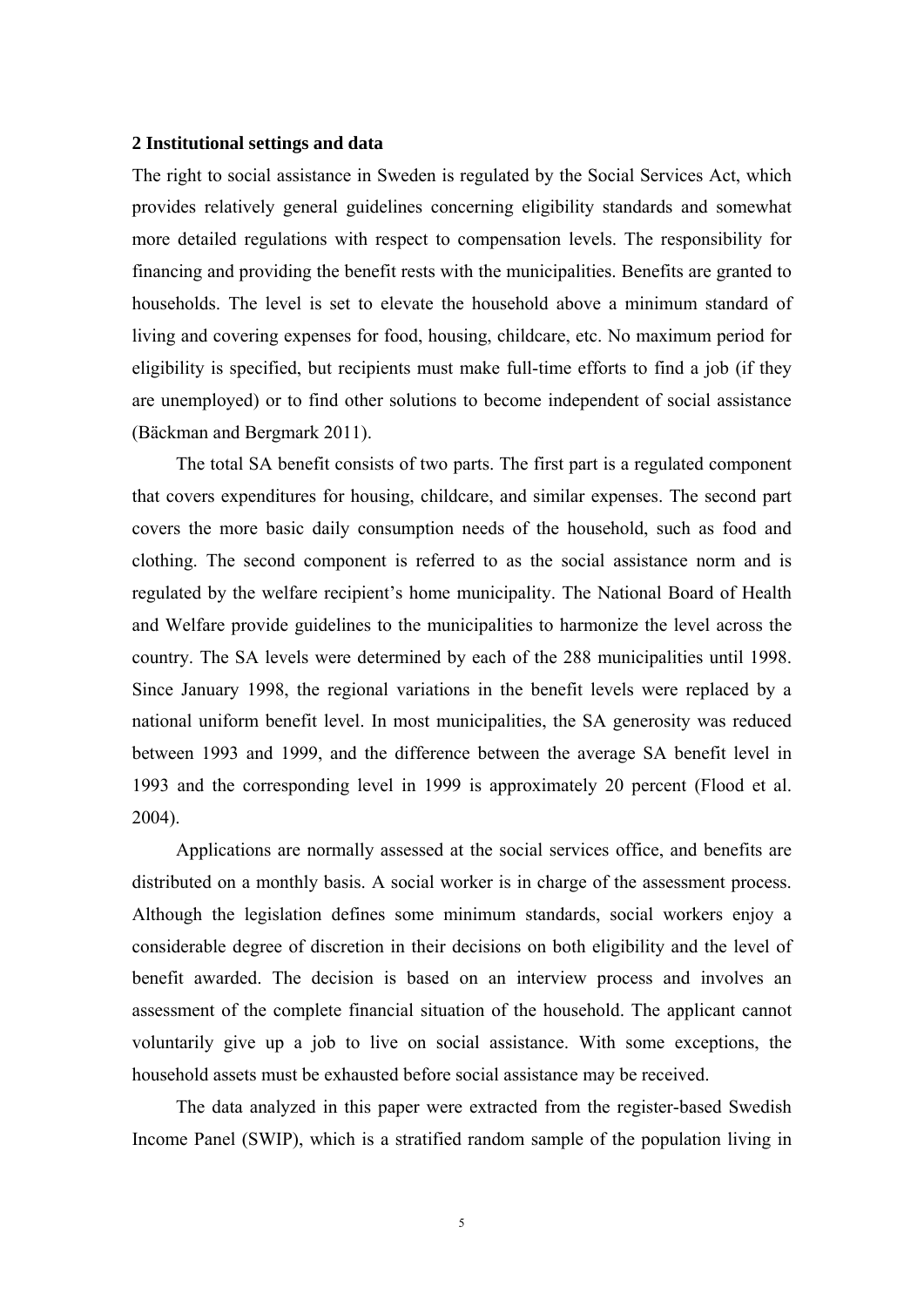Sweden that has been drawn by Statistics Sweden every year since 1978. SWIP contains both a 1% sample of the Swedish-born population and a 10% sample of the foreignborn population.<sup>5</sup> Demographic variables going back to 1968 and several variables from income registers (based on tax data) for all sampled individuals and their partners are reported (with repeated yearly cross-sectional data extracts). Given this design and the aim of our paper to understand the persistence in social assistance (which is connected to the willingness to work), we selected only those individuals who were working-age during the entire analyzed period (i.e., those aged 20-50 in 1990) and excluded students and early retired people in 1990. We also later excluded "drop-outs" due to emigration, death, or other reason (i.e., individuals who are no longer in the tax register during 1991-1999). Additionally, to solve the initial conditions problem, we imposed the criteria that we had to have information for all of the analyzed years and for the five years before 1990 for all of the individuals used in the analysis.

Given that a household applies for social assistance, our data shows whether the household of the sampled person received social assistance at least once during a calendar year (we know how many months of assistance, but not if they were in one or more periods). In households with more than one working-age adult, it is not possible to identify how many adults qualified for social assistance. However, following the work of Hansen and Lofstrom (2003, 2006), we let the household be represented by the sampled individual. We used the characteristics of the sampled individual (e.g., gender, age, and education) as factors related to the person originally sampled in the SWIP. The sampled person is either foreign-born or Swedish-born, but it is possible that two-adult households consist of one Swedish-born and one foreign-born individual. Therefore, we constructed our samples by controlling whether the by Swedish-/foreign-born individual lives either alone or with a Swedish/foreign born partner in 1990: (1) Swedish-born individuals living alone; (2) Couples of Swedish-born; (3) Couples of foreign born; (4) Couples of foreign-born woman living with a Swedish born man; (5) Couples of foreign-born man living with a Swedish born women; and (6) Foreign-born individuals living alone. To test the impact of marital status over time, we constructed six subsamples of individuals from each of these samples who did not change their marital

1

<sup>&</sup>lt;sup>5</sup> More information can be found at the Swedish National Data Service's home page:  $\frac{http://snd.gu.se/en.}$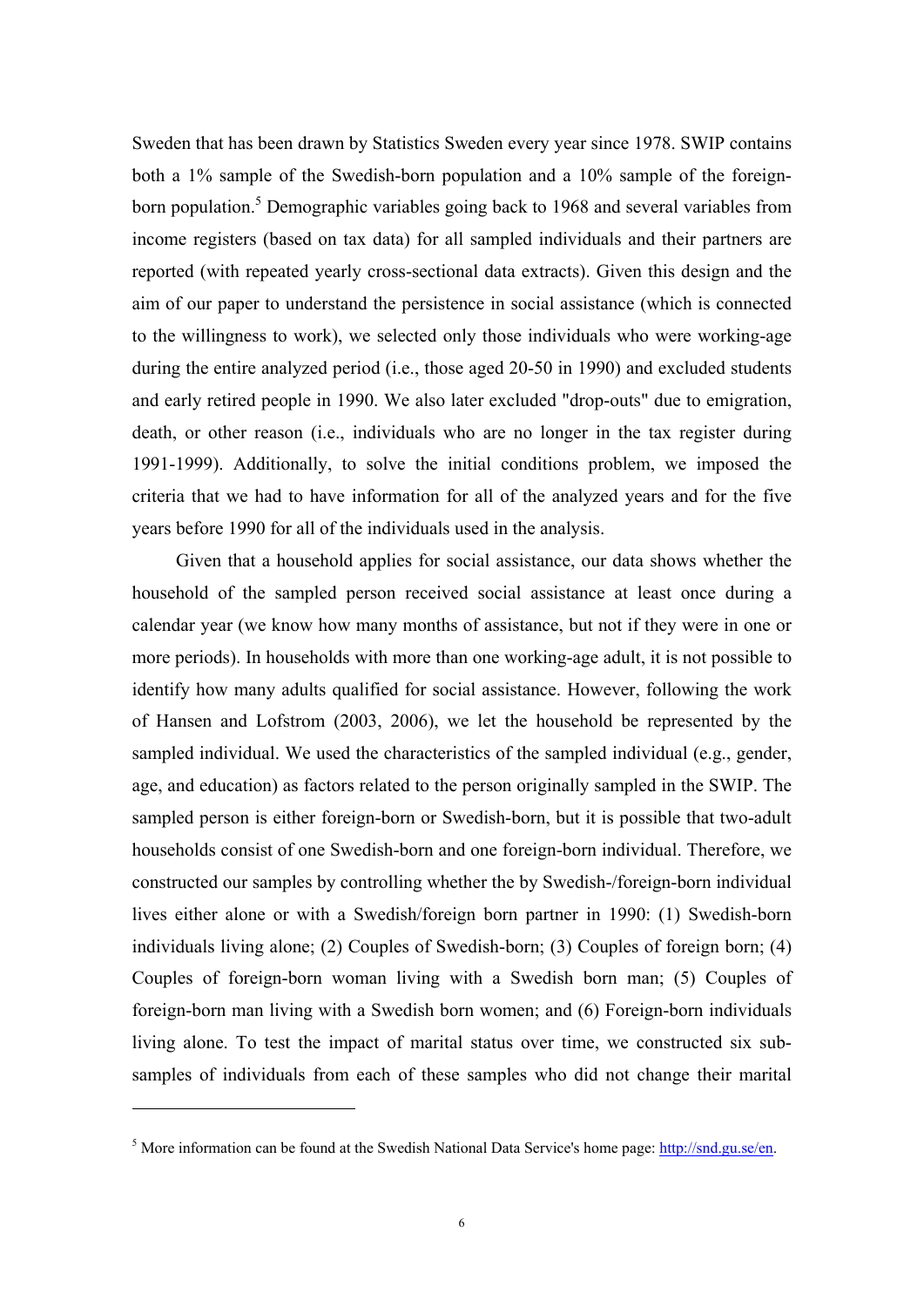status during the period of 1990-1999. Figures 1a and 1b and Table A3 in the Appendix show that the social assistance varies across these samples during 1985-1999, which suggests that stable couples are less likely to be dependent on social assistance. The less exposed group was that of foreign-born women living for 10 years or more with a Swedish-born man and couples of Swedish born (Figure 1b). All of the groups of couples who separated exhibited an increase in their receipt of social assistance; this finding was more apparent for Swedish-born individuals but was also found for both groups of foreign-born (women and men) who had been with a Swedish-born in 1990 (Figure 1a).

All of the variables used in the regression analyses are presented in Tables A1-A3 in the Appendix. The variables' mean values in 1990 and 1990-1999 by type of household are presented in Table A1 and Table A2, respectively.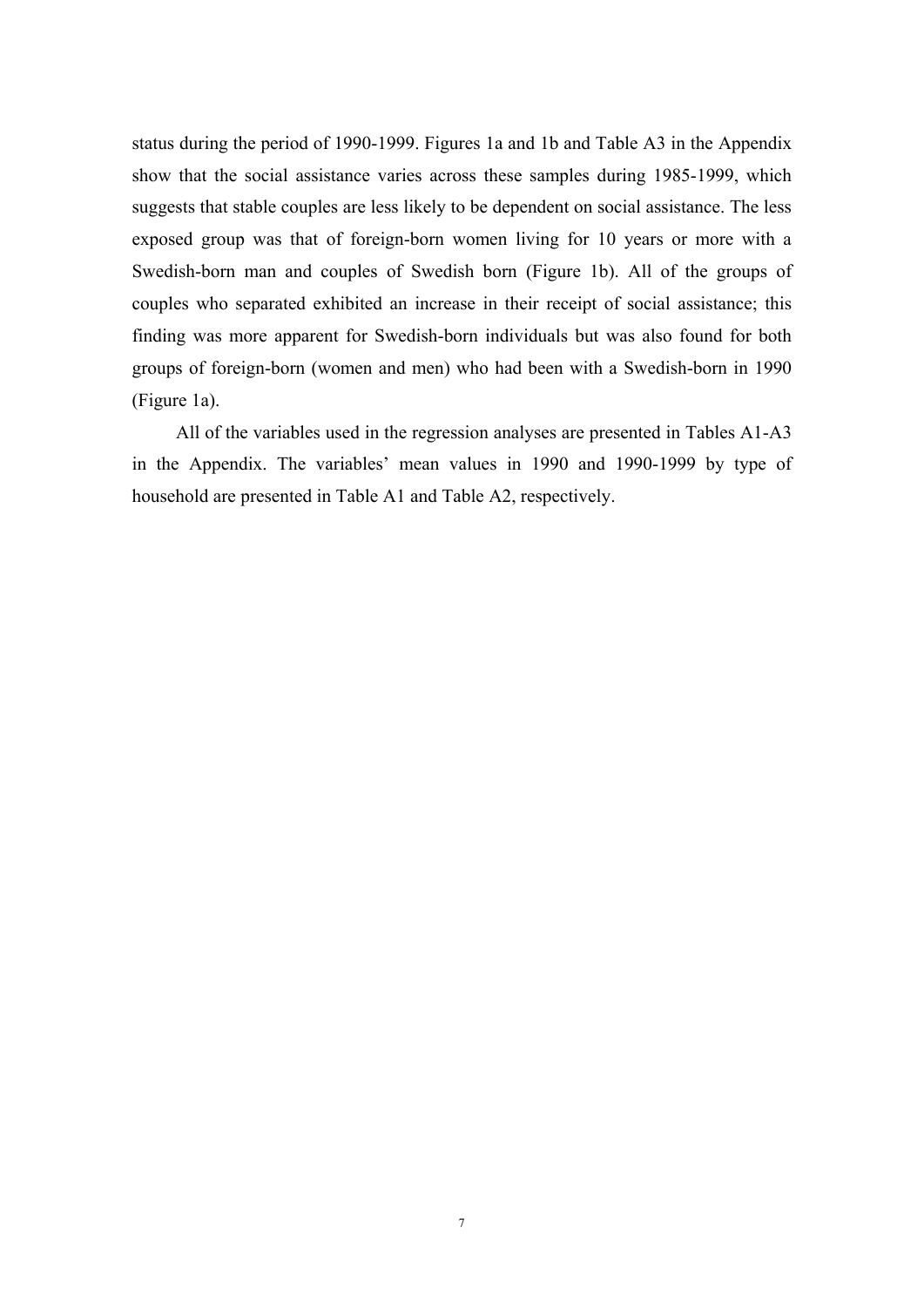

a) Swedish-born (sb) and foreign-born (fb) individuals who lived alone during 1990-1999 (sing9099) and who lived alone in 1990 and changed their marital status during 1991-1999 (sing90\_ms99) and foreign-born couples (fb&fb).



b) Swedish-born couples and mixed couples.

Figure 1 Social assistance recipients during 1985-1999 by household type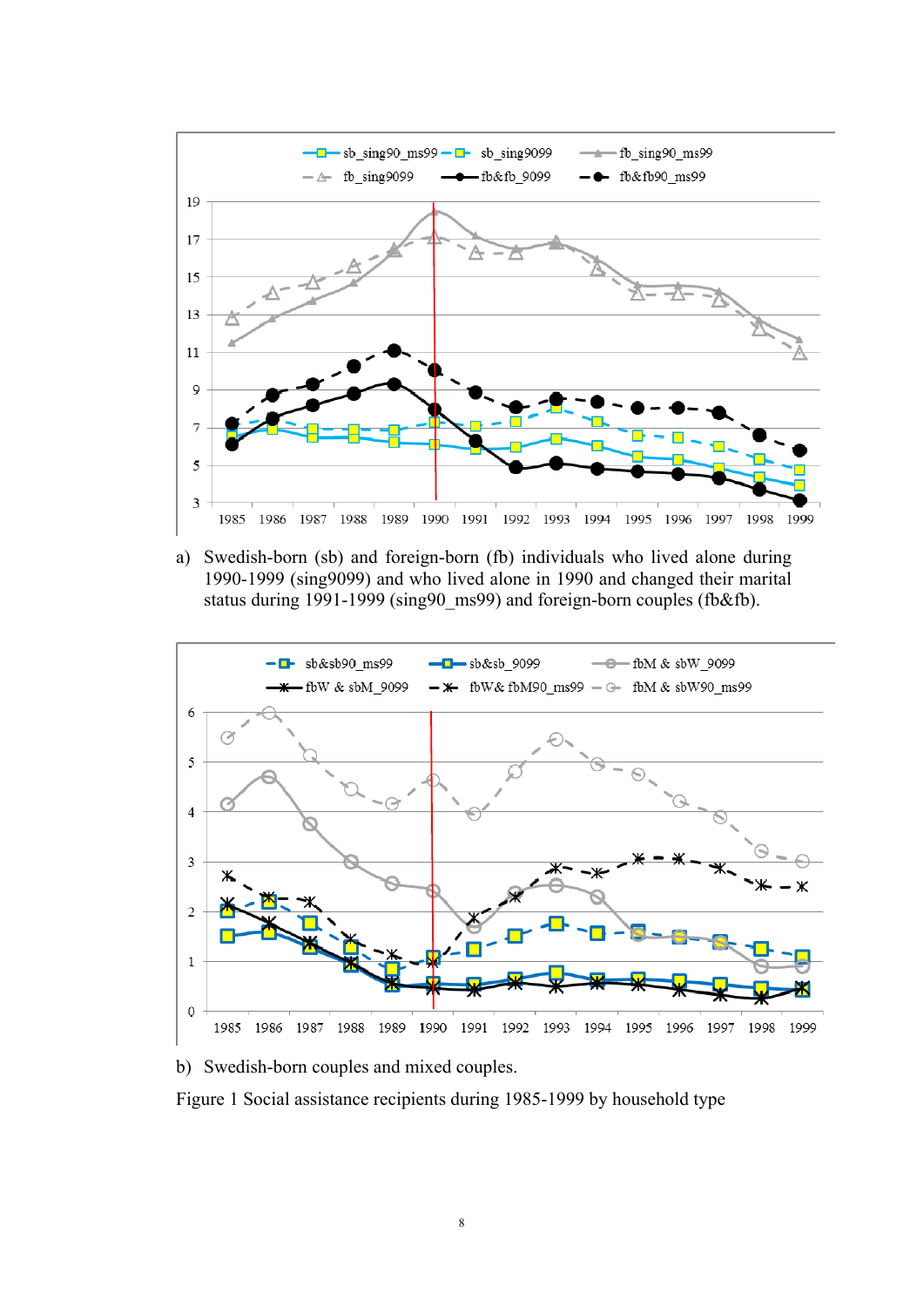#### **3 The Empirical Specification**

1

Based on the work conducted by Andrén and Andrén (2013), we assume an individual *i* makes a discrete decision about applying for social assistance in each time period *t* with the objective of maximizing his or her expected lifetime utility.<sup>6</sup> Although the decision is discrete, it is based on a latent continuous measure  $Y_{it}$ <sup>\*</sup>, which represents the propensity of individual *i* to receive social assistance during period *t*. This measure is based on the difference between the individual utility with and without social assistance in period *t*. If the utility with social assistance is greater than the utility without social assistance, the individual *i* will choose the welfare alternative. Therefore, the relevant measure when an individual is making a decision is the current utility difference, which depends on the utility difference in the previous period, *t*-1. The utility difference in period *t* may therefore be expressed in the following way:

$$
Y_{it}^{*} = X_{it} \beta + \sum_{j=1}^{s} \gamma_{j} Y_{i,t-j} + v_{it} \text{ with } Y_{it} = \begin{cases} 1 & Y_{it}^{*} \ge 0 \\ 0 & Y_{it}^{*} < 0 \end{cases}
$$
  
\n
$$
v_{it} = f(\alpha_{i}, u_{it}), \ i = 1,..., N; t = 1,..., T.
$$
 (1)

The error term  $v_{it}$  is assumed to be independent of  $X_{it}$  and is independently distributed over *i*. Within the observations of each individual, *νit* is assumed to be distributed according to a multivariate normal distribution with a mean zero and a general intertemporal covariance matrix Ω.  $Y_{i;t}$ , *i* is a dummy variable that shows whether the individual *i* received social assistance in year  $t - j$ , where  $j = 1,2...$ , *s* and *s* is the first year in the history of the individual or the maximum number of time periods that we control for.

 The availability of panel data allows the possibility to distinguish average behavior from individual behavior by specifying the error term  $v_{it}$  as a function of an unobserved individual specific component  $\alpha_i$  and a residual idiosyncratic component  $u_{it}$ . Hence, the existence of an individual specific unobserved permanent component allows individuals who are homogenous in their observed characteristics to be heterogeneous in their response variables.

 $6$  The whole section is heavily based on the model description presented by Andrén and Andrén (2013).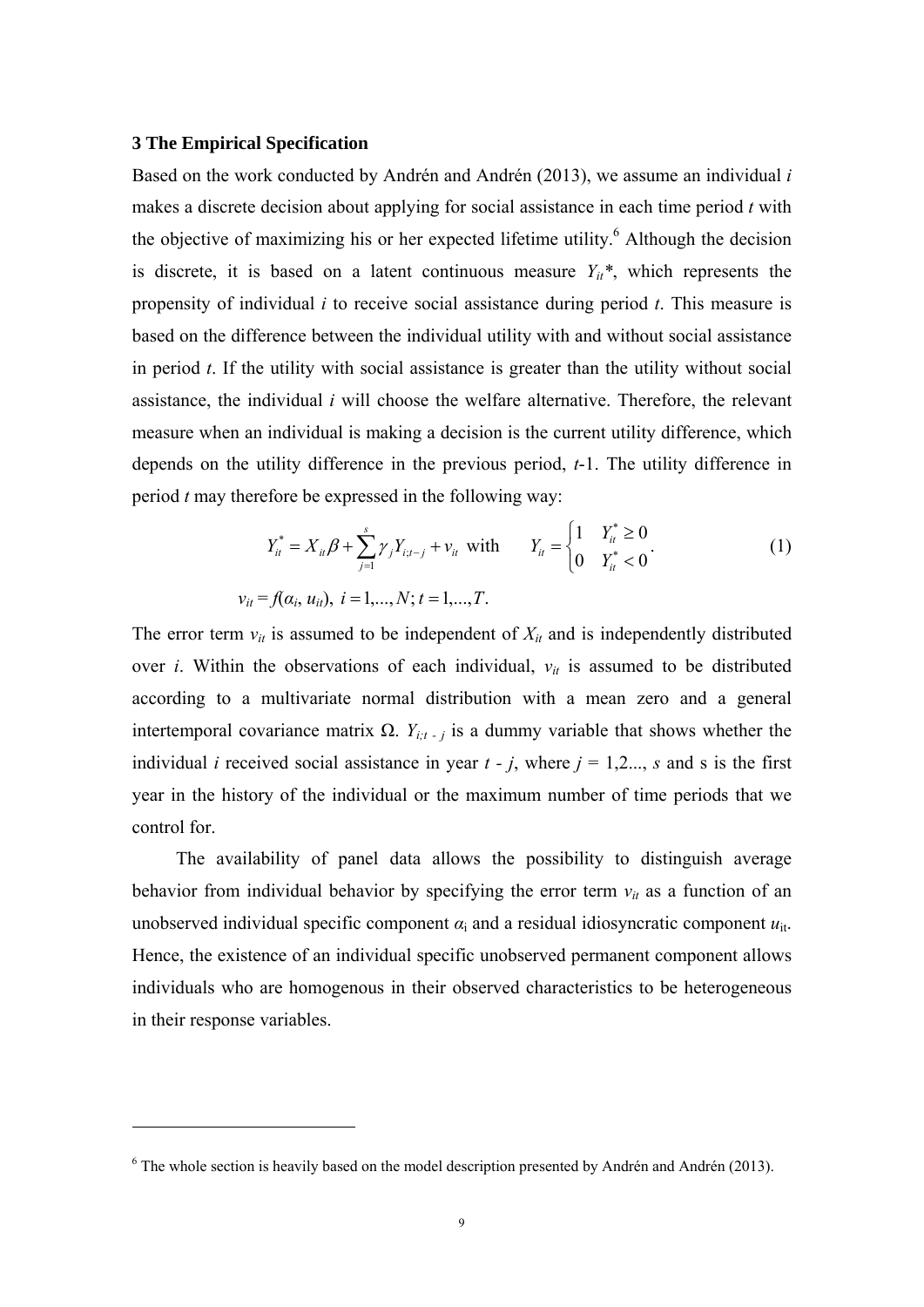#### **3.1 Social assistance persistence**

Specification (1) allows for three different sources of persistence after controlling for observed explanatory factors: 1) serial correlation in the error term  $u_{ii}$ ; 2) unobserved heterogeneity  $\alpha_i$ ; and 3) true or structural state dependence through  $\gamma_i$ . Although all three sources are interesting, the focus of our study is on the size and distribution of the components of the "true" state dependence while controlling for the other two sources. If the components in the intertemporal covariance matrix are significantly different from zero, then unobserved individual specific heterogeneity and serial correlation will affect the estimates for the state dependence if these are not controlled.

Distinguishing between true (structural) and spurious state dependence is of considerable interest because these have very different policy implications. A policy that temporarily increases the probability of participation has different implications for future probabilities in a model with true state dependence compared with a model in which the persistence is solely due to serial correlation and/or unobserved heterogeneity.

#### **3.2 Estimation and identification**

The estimation method applied in this study is based on the maximum likelihood technique, which requires the formulation of a likelihood function. The model described by equation (1) is based on ten time periods (1990-1999) and results in the following log-likelihood function:

$$
L = \sum_{i=1}^{N} \log[prob(Y_{i1}, Y_{i2}, ..., Y_{i10})],
$$
\nwhere (2)

*i*

 $(Y_{i1}, Y_{i2},..., Y_{i10}) = \int \cdots \int \left(V_{i1},..., V_{i10}\right)$ 10  $Prob(Y_{i_1}, Y_{i_2},..., Y_{i10}) = \int_0^{b_{i_1}} \cdots \int_0^{b_{i10}} (v_{i_1},..., v_{i10}) dv_{i10},...,dv_{i10}$ *i b b Yi Yi Yi vi vi dvi dv*

1

*i*

*a*

10

*i*

*a*

Note that  $a_{it} = -X_{it}\beta$  and  $b_{it} = \infty$  if  $Y_{it} = 1$ , whereas  $a_{it} = -\infty$  and  $b_{it} = -X_{it}\beta$  if  $Y_{it} = 0$ . In addition,  $f(.)$  is the multivariate normal density function. The standard difficulty associated with this problem is the evaluation of the ten-fold integral in equation (2), which will be solved using a smooth recursive conditioning simulator (the GHKsimulator) that simulates (instead of numerically evaluates) the multivariate probabilities. The likelihood function described above may therefore be rewritten as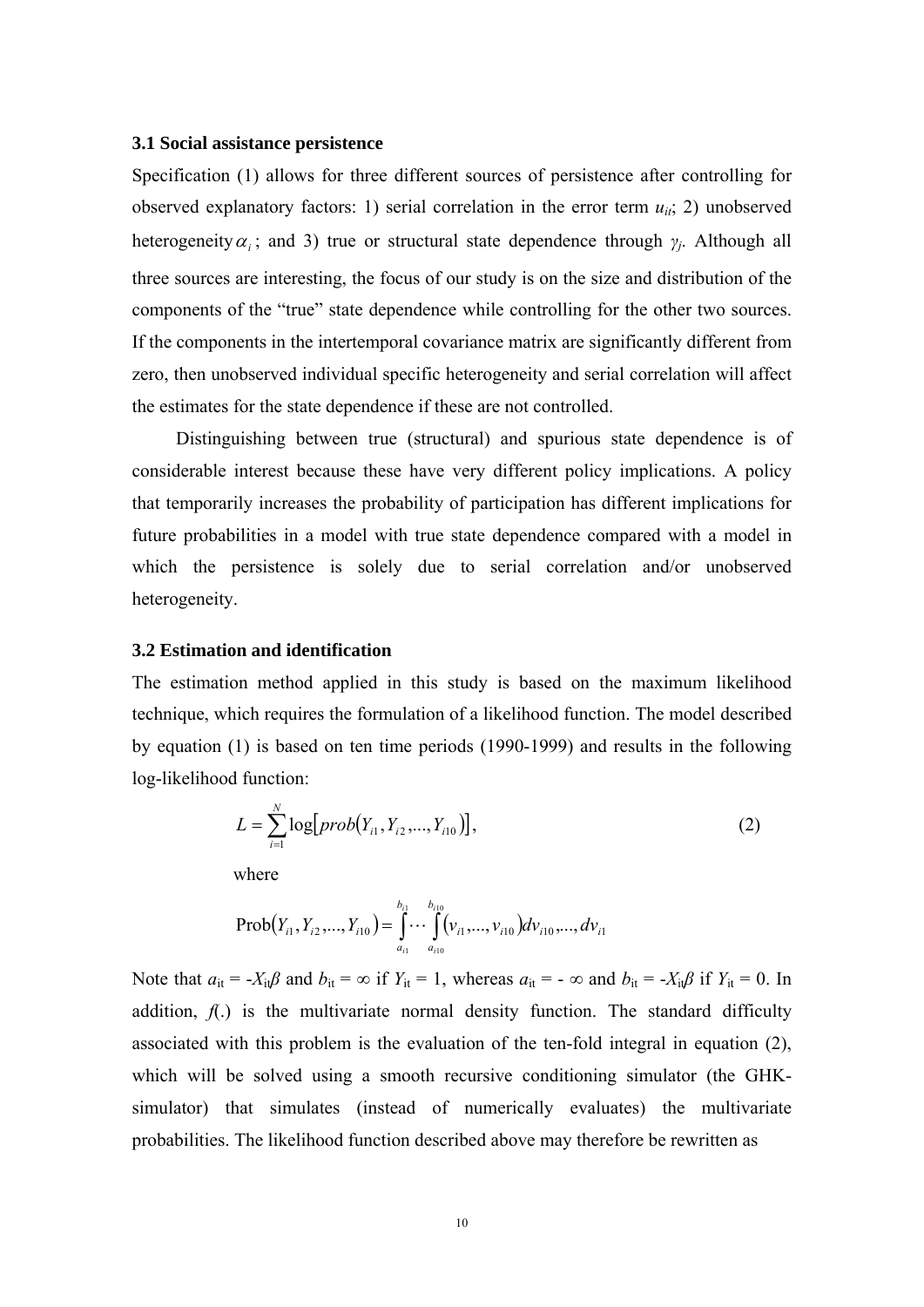$$
L_{SML} = \frac{1}{R} \sum_{i=1}^{R} \prod_{t=1}^{T} Q_t(\eta_1^r, ..., \eta_{t-1}^r),
$$
 (3)

where  $\prod_{t=1}^{T} Q_t$  represents the sequence of conditional probabilities and  $\eta_t^r$  is the random draws from the truncated normal density (for an intuitive description of the procedure, see Train 2003). The simulated likelihood is a continuous and differentiable function of the parameters to be estimated. In addition, the simulated likelihood function is an unbiased estimator of the likelihood function (Börsch-Supan and Hajivassiliou 1993).

Because this is a dynamic model, two additional complications need to be solved to receive consistent estimates of the parameters of interest: the initial condition problem and the necessity of separating the effect of an individual's unobserved characteristics from the possible effect of structural state dependence. The first problem is related to the fact that we are unable to observe the data generating process from its beginning for all individuals. In other words, some individuals have previous welfare participation that is not accounted for in the initial year of the observed series, and this generates a conditional relationship that causes inconsistent estimates of the parameters of interest. If the process is in equilibrium or if the previous experience is independent and exogenous of the behavior observed during the first time period, then there is no problem. However, this is unlikely to be the case. The problem of the initial condition decreases with the length of the panel, but the panel length in this study is only ten time periods; thus, this is something that requires special attention. The standard estimator, which was introduced by Heckman (1981b, 1981c), involves the specification of an approximation to the reduced form equation for the initial observation and maximum likelihood estimation using the full set of sample observations and allowing crosscorrelation between the main and the initial period equations.<sup>7</sup> This is performed by approximating the initial state in the sample using a univariate probit model, which estimates its parameters separately and allows its error term to freely correlate with the error terms of the remaining time periods to thereby circumvent the endogeneity problem. In this study, the initial state equation was estimated simultaneously with the participation equation.

1

 $7$  See Orme (2001) and Wooldridge (2005) for alternative methods.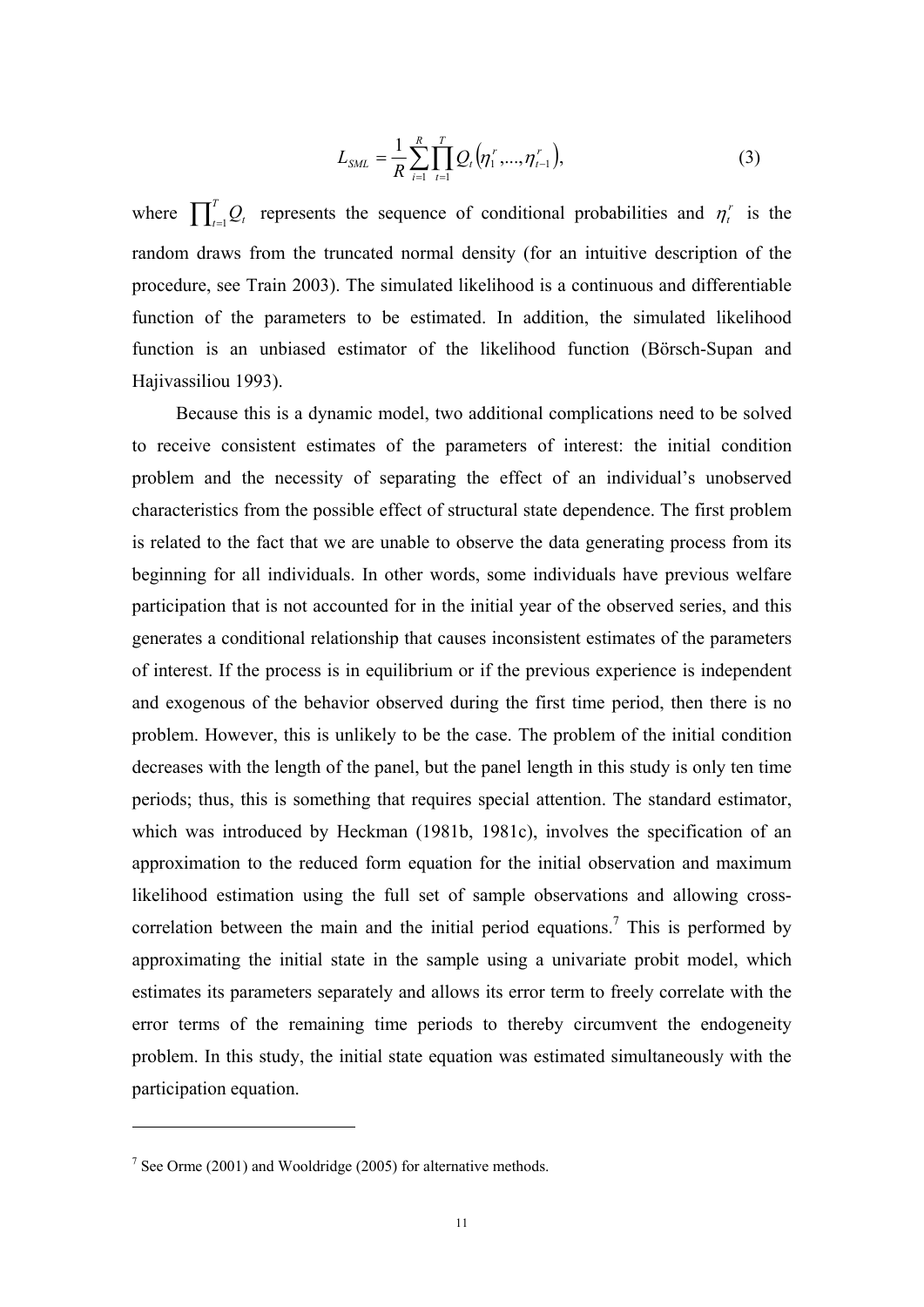The second problem to consider is the problem of distinguishing between true/structural and spurious state dependence, which is the same as separating the effects of unobserved individual characteristics from the potential effect of true state dependence. The solution to this problem is related to the assumptions made on the residual term in equation (1). In the literature there are many examples of more or less restrictive ways of dealing with the residual term in order to separate out the individual specific effects. To identify the parameters of the main model, it is necessary to impose some normalizations. To consistently estimate the coefficients of the model, it is sufficient to normalize the variance of the first time period only (the initial condition equation), which means that it is possible to allow heteroscedasticity over time. However, when using the GHK simulator, such normalization causes an asymmetry in the simulated error structure, which biases the standard errors (for the coefficients of the participation equation) received from the estimated information matrix using standard numerical methods, such as the finite difference approach. Therefore, the variances for all time periods have been normalized to one, which imposes homoscedasticity over time.

The marginal effects calculated here are based on the full model and represent the mean marginal effects over time and individuals. These are defined through the following equation:

$$
\frac{1}{NT} \sum_{i=1}^{N} \sum_{t=1}^{T} \frac{\partial}{\partial x_1} \Phi^*(y_{it} = 1 \mid x), \tag{4}
$$

where  $\Phi^*(y) = 1|x|$  is the marginal probability function for period *t* (all other time periods have been integrated out). For simplicity, the discrete variables have all been treated as continuous. This continuous treatment is believed to be a good approximation of the discrete counterpart. The derivatives are calculated using a finite difference formula.

#### **4 Results**

Because it is well-known that the welfare behavior differs greatly between natives and immigrants and that the factors affecting their participation behavior are different, we separated the analysis for twelve different types of households, which were grouped by the country of birth of sampled individual and his/her partner. The analysis focused on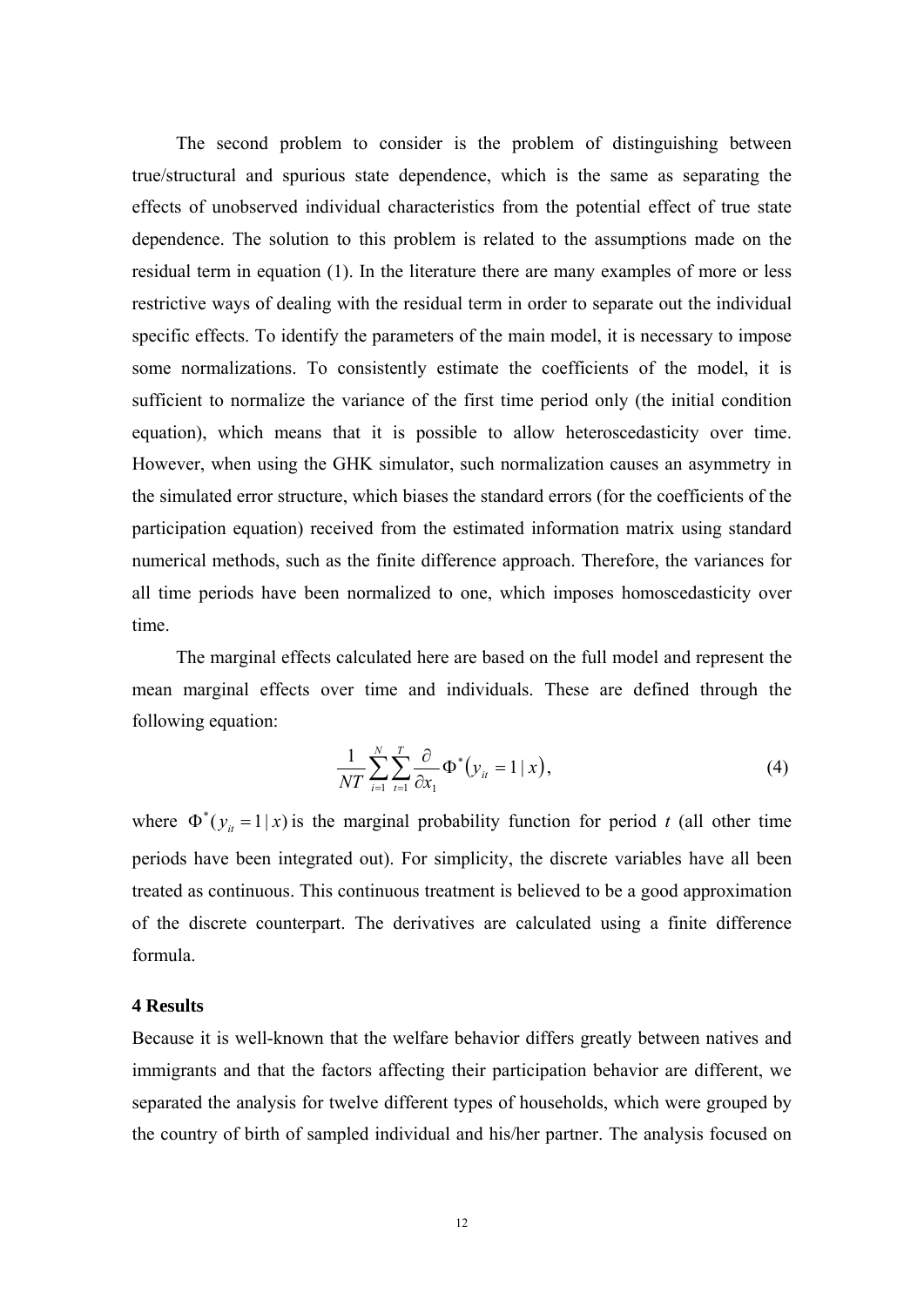the estimated size of the structural state dependence within the framework of a firstorder Markov process as an aggregated measure. Tables 1-3 present the estimates and marginal effects for the participation equation from the dynamic discrete choice model, by type of household, defined as a function of the country of birth of the sampled persons and their partners. The parameters of the initial condition equation are of less interest because its main purpose was to control for the endogenous initial period; these are reported in Tables B1-B3 in the Appendix.

#### >>> insert Tables 1-3 here

The overall results of almost all of the variables are in agreement with those found in the literature. However, the estimated parameters for the same explanatory variable are not always statistically significant, and their sign can vary across household types. The single largest statistically significant effect among all types of households is the effect related to social assistance persistence and the effects of social assistance participation over time. In other words, when people are introduced to social assistance, a change in their propensity takes place, which makes it harder for them to leave the social assistance dependency.

Our results show that the effect of structural state dependence varies strongly across the groups (from 4.6 to 24.4 percentage points). The lower values were obtained for mixed couples: 4.6 percentage points for stable couples composed of foreign-born men and Swedish-born women and 4.7 percentage points for couples composed of foreign-born women and Swedish-born men who changed marital status during 1991- 99. The effect is almost double for stable foreign couples (10.3 percentage points) and for Swedish-born individuals living alone for a short (10.3) or longer time (12.3) and almost three times higher for foreign-born couples who changed marital status during 1991-99 (14.3 percentage points). Surprisingly, our results show a stronger effect of the structural state dependence for Swedish-born couples that changed marital status during 1991-99 (i.e., 24.4 percentage points). These results are expected to have important policy implications because any short-term economic policy measure that increases the participation rate will have long-term consequences that might be difficult to solve, at least in the short-run.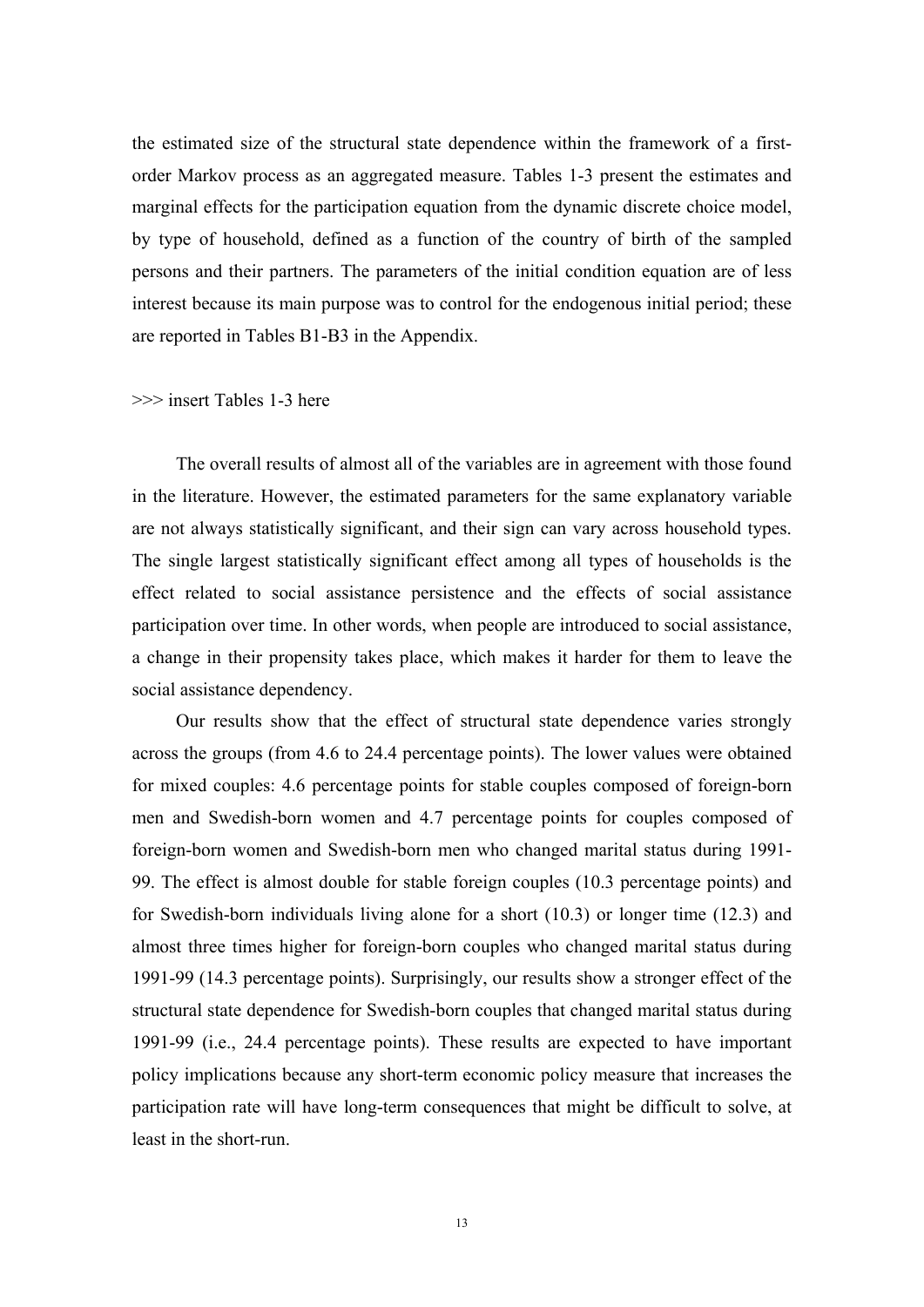In the literature, it is often argued that unemployment together with household separations explain the major part of the temporary need for social assistance. This is confirmed by the results, which show that, regardless of the country of birth, those who became single after living with a partner in 1990 or longer have a higher propensity of receiving social assistance. Surprisingly, the effect is stronger for Swedish-born individuals who lived with a Swedish-born partner (10 percentage points) compared with foreign-born individuals who lived with a foreign-born partner (4.2 percentage) points) and foreign-born individuals who lived with a Swedish-born partner (2.5-3.2 percentage points).

 One would also expect that cohabitation and marital status would reduce the likelihood of receiving social assistance. This was confirmed by the results, which indicated that individuals who lived with a partner after being single in 1990 or longer have a lower propensity for receiving social assistance. The effects are much smaller for Swedish-born (2.4 percentage points) than for foreign-born individuals (18.2 percentage points) who previously lived alone.

Our results for all samples confirm the expectations that unemployment is one reason why some people end up living on welfare. Being unemployed increases the likelihood of receiving social assistance by 3.2-3.4 percentage points for Swedish-born individuals living alone, by 8 percentage points for Swedish-born individuals who become single, by 5 percentage points for foreign-born individuals living alone, and by approximately 2 percentage points for foreign-born individuals as part of a stable couple and those who become single. This increase in the likelihood of receiving social assistance is most likely due to most people receive relatively low unemployment benefits and who are therefore entitled to social assistance. Interestingly, being unemployed in the previous year reduces the likelihood of all households getting social assistance: by 1.7 percentage points for both foreign-born individuals living alone either a short time or a relatively longer time and by 0.5-0.8 percentage points for the other samples. This finding may be because unemployed people obtain help to search for and find a job.

Another expectation is that larger households have a relatively more strained economic situation. The number of children below the age of 18 increases the likelihood of receiving social assistance by 1.7 percentage points for foreign-born singles during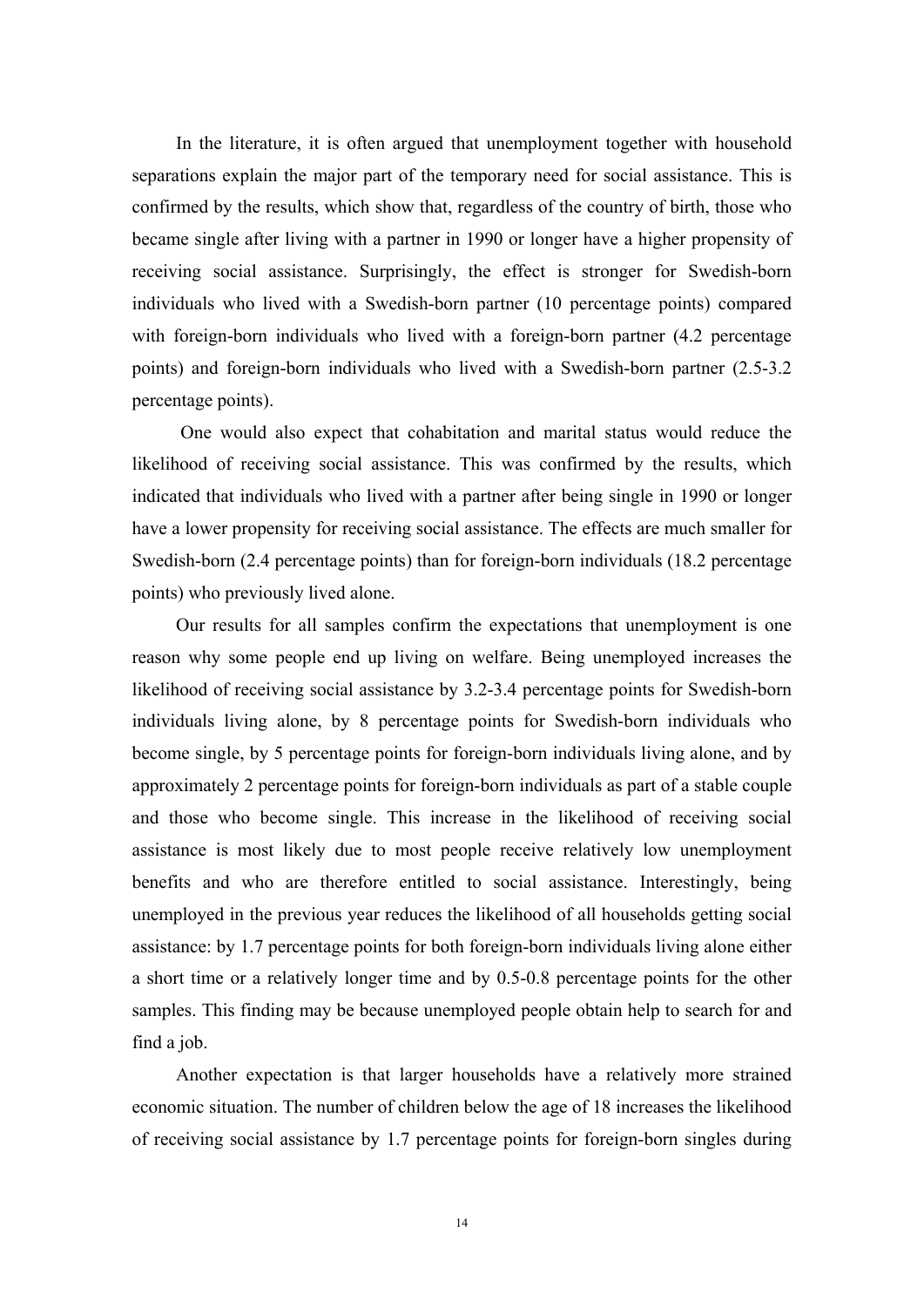1990-99 and by 1.1 percentage points for Swedish-born individuals who lived with a Swedish-born partner a relatively short time and for foreign-born singles during 1990 or longer. The effect of the number of children is less than 1 percentage point for the other samples.

A more interesting effect on individual welfare behavior originates from the local (municipal) average social assistance participation rate. This variable stems from the effect of the influence of environmental or local networks on welfare participation. For all samples, we found a positive relationship between the share of social assistance recipients and the individual propensity to live on welfare: when the share of welfare recipients increases by 1 percentage point, the propensity increases by 9.9 percentage points for Swedish-born individuals who lived with a Swedish-partner in 1990, by 4.4- 5.3 percentage points for both groups of Swedish-born individuals who lived alone (for a short or a longer time), and by 7.3-8.2 percentage points for both groups of foreignborn individuals who lived alone. The effect was much smaller for both groups of foreign-born individuals who lived with a foreign-partner (1.1-1.5 percentage points) and all groups of mixed couples (1.6-2.9 percentage points). These results suggest a sorting/segregation across municipalities.

Another potential factor that is expected to influence the individual welfare behavior is the local (municipal) unemployment rate. Our results are statistically significant for four samples and show a negative relationship between the share of unemployed individuals at the municipality level and the individual propensity to live on welfare: when the share of unemployed increases by 1 percentage point, the propensity decreases by 2.2 percentage points for the group of Swedish-born individuals who lived alone during 1990-99 and by 1.8 percentage for foreign-born men who lived with a Swedish-born woman in 1990. The effect was a slightly weaker for Swedishborn individuals who lived alone in 1990 (1.2 percentage points) and foreign-born women who lived with a Swedish-born man in 1990 (1.4 percentage points).

When it is statistically significant, the effect from continuous age is negative, which implies that the likelihood of receiving social assistance decreases with age. This corresponds to persons that belong to households of Swedish-born and foreign-born individuals who live with a partner belonging to the same group for a relatively short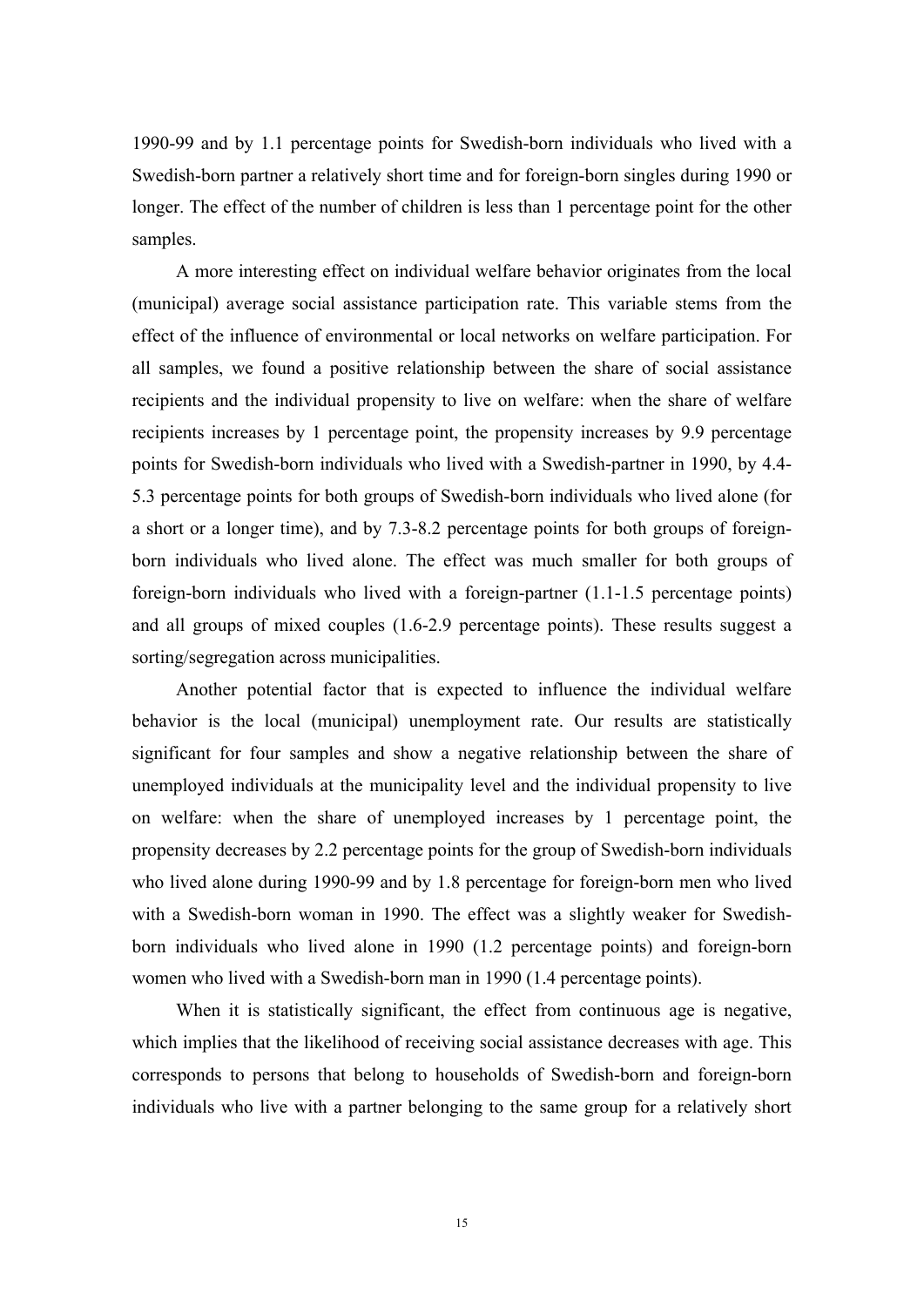time. For each additional age-year, the likelihood of receiving social assistance decreases by 0.2 percentage points.

It is also well established that the years of education is negatively associated with the propensity to live on welfare, and our statistically significant estimates indicate that an increase in the educational level reduces the risk of receiving social assistance for all samples. For Swedish-born individuals, regardless of the household type, the transition from primary schooling to a secondary schooling degree reduces the likelihood by 2-3 percentage points, and this figure more than doubles in the transition to a postsecondary degree or higher. The estimates are much smaller for all samples of foreignborn individuals and mixed couples.

The samples of foreign born individuals and mixed couples contain additional observable factors that are directly related to the foreign-born group, namely country of origin, number of years in the country, and whether the individual originated from a refugee country.

The country of origin is expected to be important due to differences related to the culture, social norms, and language. Therefore, we control for several country-groups in the specification, and use the Nordic countries, which exhibited similar characteristics to the Swedish-born group, as the comparison group. With the exception of the parameter related to Eastern Europe, all other parameters are statistically significant for all samples of foreign-born individuals, but this is not the case for the mixed samples; none of the parameters are statistically significant for the sample of foreign-born women who lived with a Swedish-born man. Compared to the Nordic-born, we identified two groups: one with a lower propensity for welfare (i.e., Western or Southern Europe) and one with a larger propensity (i.e., Middle East and the rest of the world). Compared to the those born in Nordic countries, both singles and couples with a partners born in Western Europe and Southern Europe have a lower propensity of receiving social assistance (1-1.9 percentage points). The highest effect was obtained for the Middle East, which showed that, compared to those born in Nordic countries; singles born in the Middle East have a higher propensity to receive social assistance (4.5 percentage points). Even Middle East-born living with a foreign-born individual had a higher propensity to receive social assistance: 2.5 percentage points for those who lived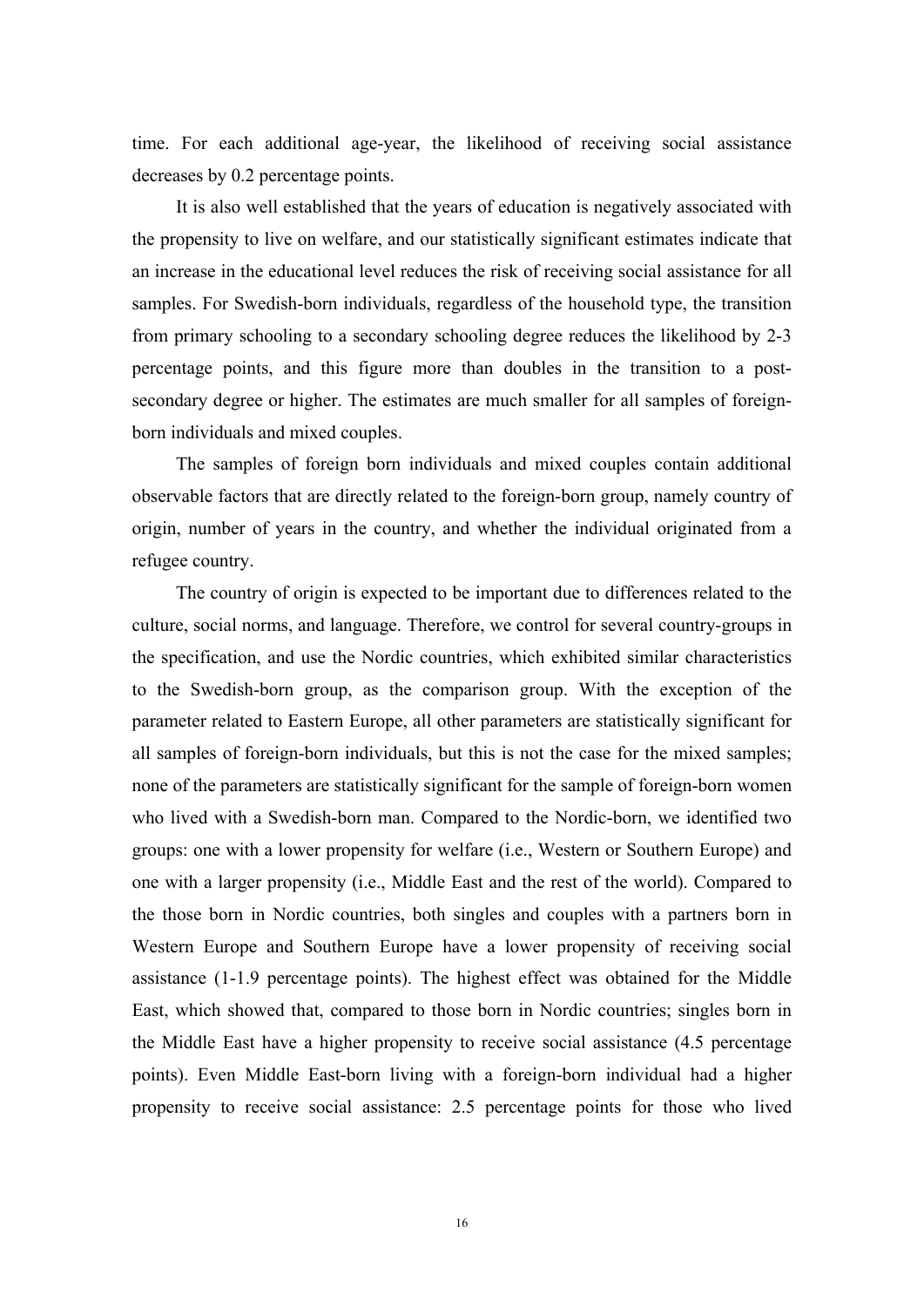together in 1990 and 2.2 percentage points for those who were together during 1990- 1999.

Additionally, compared to the Nordic-born group, men born in the Middle East or the rest of the world who lived with a Swedish born woman in 1990 have a higher propensity to receive social assistance (11-12 percentage points), whereas men born in Eastern Europe who lived with a Swedish-born woman during 1990-99 have a lower propensity (approximately 0.7 percentage points). From these results, it is very clear that there is a distinct difference in terms of welfare participation that depends on whether a person and his/her partner are born in Europe.

The second important immigrant-specific factor for welfare participation is the number of years since immigration. The comparison group consists of those who had been in the country for less than five years at the beginning of the observation period. Regardless of the sample, our results suggest that persons that have lived in Sweden for a longer period of time are more unlikely to ends up on welfare. However, the magnitude varies across samples. The highest effect was found for foreign-born individuals who have been in Sweden for more than 22 years and were living with a foreign-born partner in 1990 (a 4.4 percentage point reduction in propensity), but an effect was also found for foreign-born singles (approximately 3.5 percentage points). The effect was much lower for foreign-born women living with a Swedish man in 1990 (i.e., 1.3 percentage points).

The estimated parameter for individuals who arrived in Sweden as refugees is statistically significant only for the samples of foreign born individuals living alone, and the effect is relatively modest, corresponding to a propensity increase by 1 percentage point.

#### **5 Summary**

We estimated the size and the shape of the structural state dependence in welfare participation in terms of social assistance in Sweden for different types of households, which were defined by taking into consideration the country of birth for sampled persons and their partner. The effects were estimated using a dynamic discrete choice model that controls the initial conditions and unobserved heterogeneity. Several parts of the structural state dependence were analyzed. We estimated the size of the structural state dependence within the framework of a first-order Markov process as an aggregated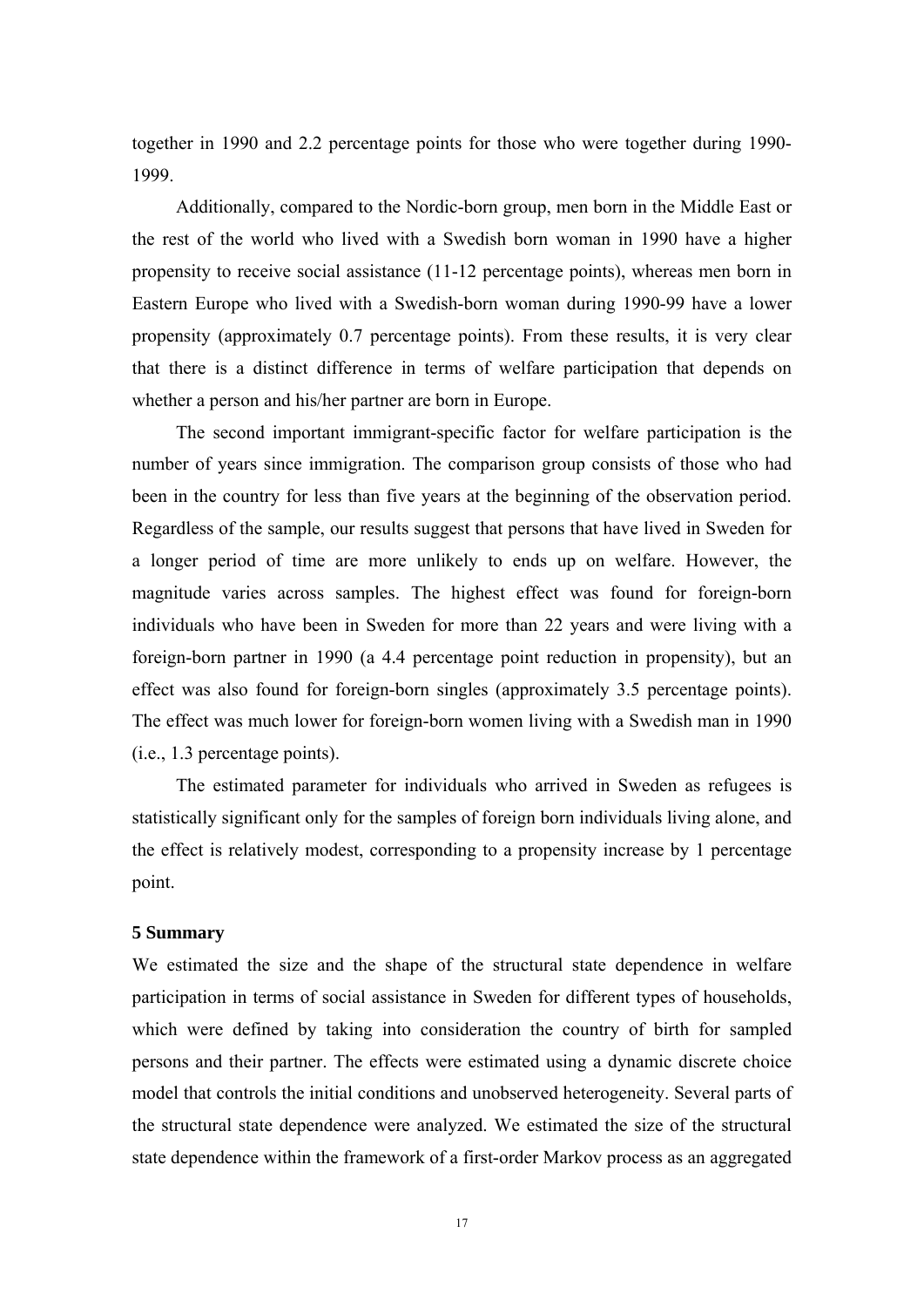measure. We found that the effect is larger for singles compared with homogenous and mixed couples. The groups with the lowest receipt and dependency are the foreign-born women living with a Swedish-born man and the Swedish-born individuals living with a Swedish-born partner. Our results show the importance of not only analyzing mixed couples but also differentiating couples from singles, which introduce additional perspectives for the policy makers.

The analysis focused on the estimated size of the structural state dependence within the framework of a first-order Markov process as an aggregated measure. Our results show that the structural state dependence in social assistance use exists, is important, and differs greatly across different types of households. Regardless of whether the individuals are Swedish-born, foreign-born, live alone, or live with a partner, the behavioral response to the experience of social assistance is strong and statistically significant. Surprisingly, the group that was found to be least dependent on social assistance is foreign-born women who lived with a Swedish-born man in 1990. Surprisingly, the group that was most dependent on social assistance was composed of Swedish-born partners who separated, and the next two most-dependent groups were the two groups of foreign-born singles (these have almost the same value for the state dependence).

Our results for all samples of foreign-born individuals, especially those that are part of a couple, suggest that some interventions successfully broke the dependency on social assistance. Although we did not test it, we expect that interventions aimed at facilitating the transition to the labor market and social integration might have improved the economic outcomes of foreign-born individuals, e.g., the introduction programs offered to newly‐arrived immigrants since the late 1960s, which focus on language training, education on Swedish society and the labor market, the building up of skills to search for a job and/or start-up their own business, and the active labor market programs that were used intensively during the 1990s.

Our results also imply that the observed persistence is a result of innate individual differences that originate from permanent unobserved heterogeneities across individuals. This indicates that some individuals have a larger propensity to live on welfare than others (e.g., foreign-born individuals living alone), whereas others have a lower propensity (e.g., stable couples of foreign-born women living with a Swedish-

18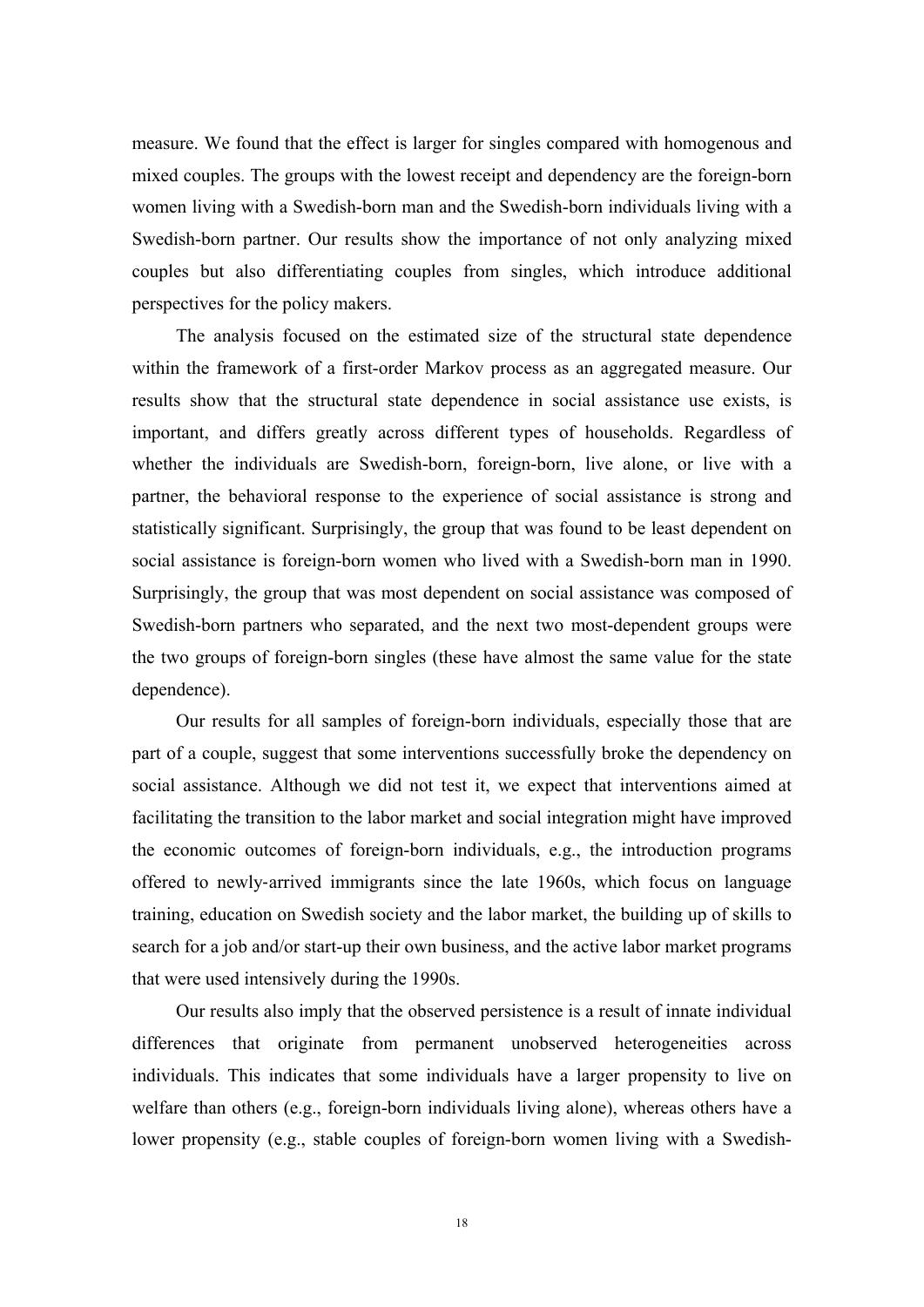born man and Swedish-born individuals living with a Swedish-born partner). If this is the case, part of the current participation has no structural effect on the future propensity to participate. Therefore, we expect that the effects for other groups will be even stronger than those reported here if Sweden did not have both active labor market programs and anti-discrimination policies in the 1990s, which likely helped social assistance receivers obtain jobs and leave welfare.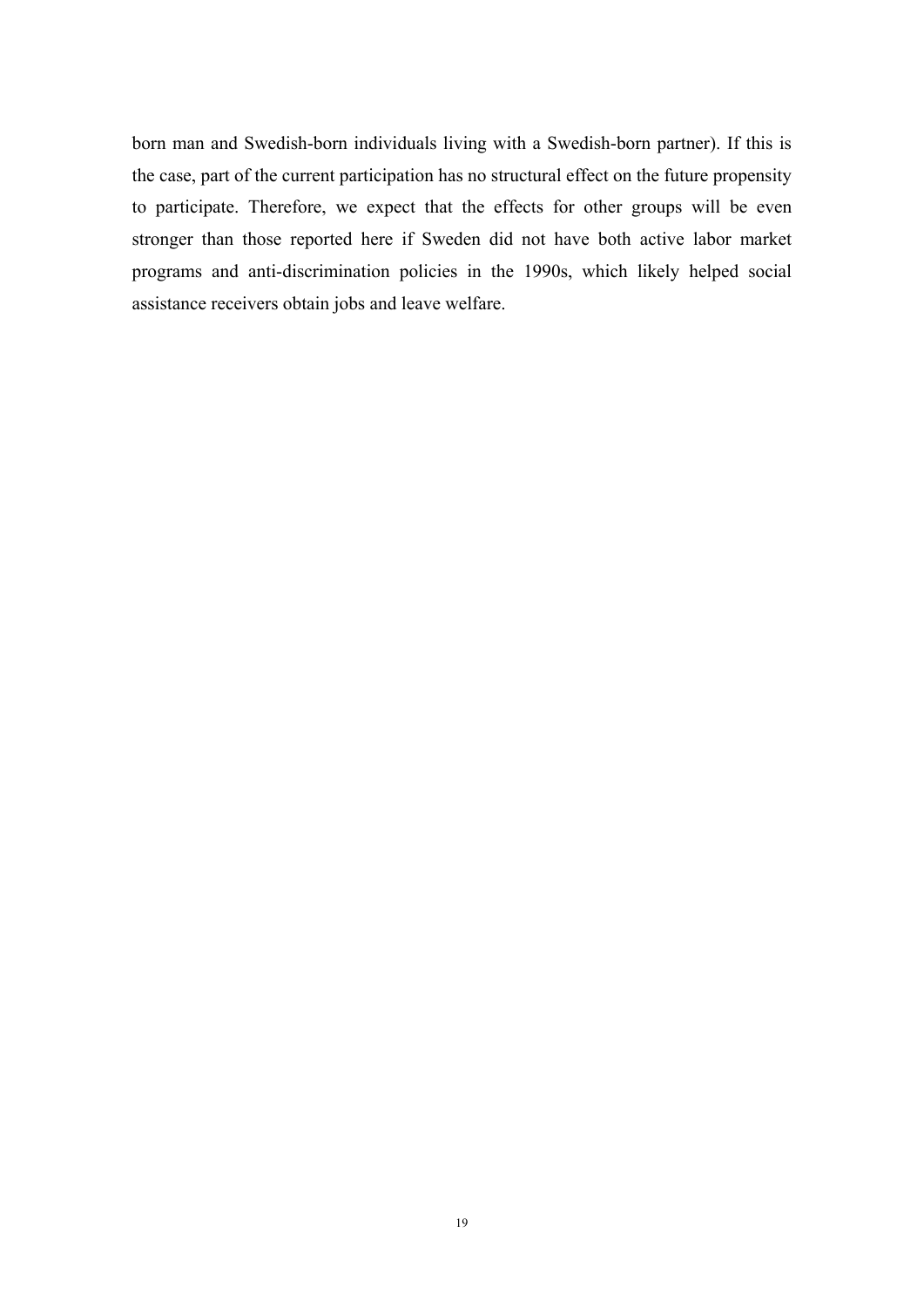#### **References (to be updated!)**

- Andrén, T and D. Andrén (2013). Never give up? The persistence of welfare participation in Sweden. IZA Journal of European Labor Studies 2(1): 1-21.
- Barrett, A. and Y. McCarthy (2008), Immigrants and welfare programmes: exploring the interactions between immigrant characteristics, immigrant welfare dependence and welfare policy, IZA Discussion Paper, No. 3494.
- Börsch-Supan, A., V. A. Hajivassiliou (1993), Smooth unbiased multivariate probability simulators for maximum likelihood estimation of limited dependent variables, Journal of Econometrics 58: 347-368.
- Bäckman O and Å. Bergmark (2011), Escaping welfare? Social assistance dynamics in Sweden. Journal of European Social Policy 21: 486-500.
- Cappellari, L. and S. P. Jenkins (2009), The dynamics of social assistance benefit receipt in Britain, IZA DP No. 4457.
- Chay, K. Y., H. Hoynes, and D. Hyslop (1999), A non-experimental analysis of true state dependence in monthly welfare participation sequences, American Statistical Association, 1999 Proceedings of the Business and Economic Statistics Section, 9-17.
- Danziger, S., R. Haveman, and R. Plotnick (1981), How income transfers affect work, savings, and the income distribution: a critical review, Journal of Economic Literature 19: 975-1028.
- Flood L, J. Hansen, and R. Wahlberg (2004), Household labor supply and welfare participation in Sweden, Journal of Human Resources 39(4): 1008-32.
- Furtado, D. and N. Theodoropoulos (2011), Interethnic marriage: a choice between ethnic and educational similarities, Journal of Population Economics, 24(4), 1257-79.
- Furtado, D. and S. Trejo (2013), Interethnic marriages and their economic effects, IZA Discussion Papers 6399, Institute for the Study of Labor (IZA).Goodman, L. (1961), Statistical methods for the moverstayer model. Journal of the American Statistical Association 56: 841-68.
- Gouriéroux, C., and A. Monfort (1993), Simulation-biased inference: a survey with special reference to panel data models, Journal of Econometrics 59: 5-33.
- Hajivassiliou, V., and P. Ruud (1994), Classical estimation methods for LDV models using Simulation, in Engle, R.F., McFadden, D.L. (Eds.), Handbook of Econometrics, Vol. 4, North-Holland, Amsterdam (Chapter 40).
- Hajivassiliou, V., D. McFadden, and P. Ruud (1996), Simulation of multivariate normal rectangle probabilities and their derivaties, theoretical and computational results, Journal of Econometrics 72: 85-134.
- Hansen, J., and M. Lofstrom (2003), Immigrant assimilation and welfare participaiton: do immigrants assimilate into or out of welfare, Journal of Human Resources 38(1): 74-98.
- Hansen, J., and M. Lofstrom (2006), Immigrant-native differences in welfare participation: the role of entry and exit rates, IZA Discussion Paper No. 2261.
- Hansen, J., M. Lofstrom (2009), The dynamics of immigrant welfare and labor market behavior, Journal of Population Economics, 22(4): 941-970.
- Heckman, J. (1981a), Statistical models for discrete panel data, in structural analysis of discrete data with econometric applications, edited by C.F. Manski and D. McFadden, Cambridge, MA: MIT Press 114- 178.
- Heckman, J. (1981b), The inicidental parameters problem and the problem of initial conditions in estimating a discrete time –discrete data stochastic process, in structural analysis of discrete data with econometric applications, edited by C.F. Manski and D. McFadden, Cambridge, MA: MIT Press, 179- 195.
- Heckman, J. (1981c), Heterogeneity and state dependence, in studies in labor markets, edited by S. Rosen, University of Chicago Press, 91-139.
- Heckman, J., and Borjas, G. (1980). Does employment cause future unemployment? Definitions, questions and answers from a continuous time model of heterogeneity and state dependence. Economica: 247-83.
- Kantarevic, J. (2004), Interethnic marriages and economic assimilation of immigrants, IZA Discussion Papers 1142, Institute for the Study of Labor (IZA).
- Keane, M. (1993), Simulation estimation for panel data with limited dependent variables, in Maddala, G.S., Rao, C.R., Vinod, H.D. (Eds.), Handbook of Statistics, Vol. 11, North-Holland, Amsterdam (Chapter 20).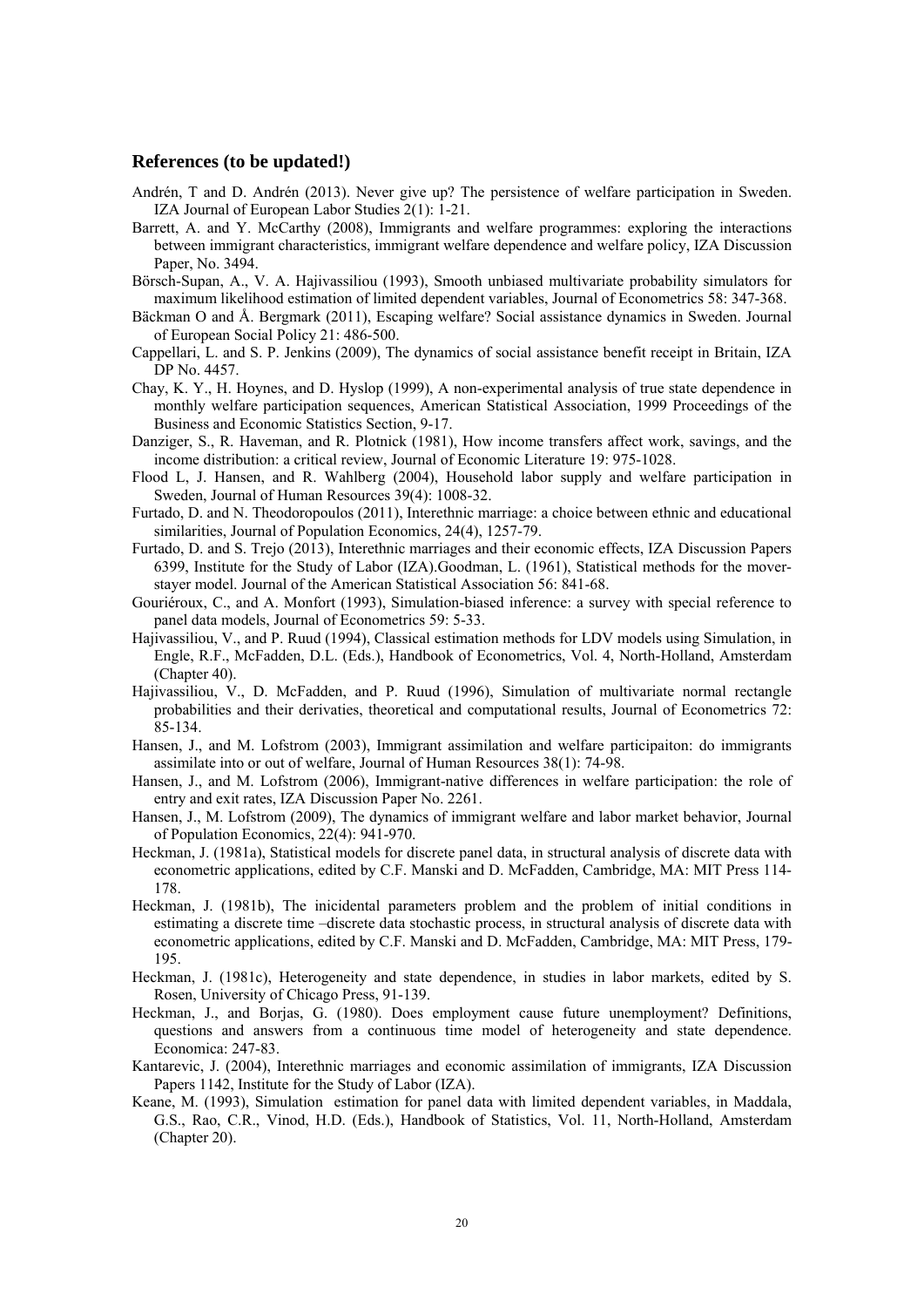- Lichter, Daniel T., Diane K. McLaughlin, and David C. Ribar. 1997. Welfare and the rise in female headed families. American Journal of Sociology 103:112-143.
- Meng, X and R.G. Gregory (2005), Intermarriage and the economic assimilation of immigrants, Journal of Labor Economics, 23(1), pages 135-76.
- Moffitt, R. (1992), Incentive effects of the U.S. welfare system: A Review, Journal of Economic Literature 30, 1-61.
- McFadden, D. (1973), Analysis of qualitative choice behaviour, in Zarembka, ed., Frontiers in econometrics.
- Nekby, L. (2010), Inter- and intra-marriage premiums revisited: it's probably who you are, not who you marry!, IZA Discussion Papers 5317, Institute for the Study of Labor (IZA).
- Nottmeyer, O. (2010), Does intermarriage pay off? A panel data analysis, IZA Discussion Papers 5104, Institute for the Study of Labor (IZA).
- Riphahn, R. T., and Wunder, C. (2012). Patterns of welfare dependence before and after a reform: evidence from first generation immigrants and natives in Germany, Review of Income and Wealth doi: 10.1111/j.1475-4991.2012.00518.x.
- Singer, B., and S. Spilerman, (1976), Some methodological issues in the analysis of longitudinal surveys. Annals of Economic and Social Measurement 5: 447-74.

Train, K. (2003), Discrete choice methods with simulation, Cambridge University Press.

Wooldridge, J. M., (2005), Simple solutions to the initial conditions problem in dynamic, nonlinear panel data models with unobserved heterogeneity, Journal of Applied Econometrics 20: 39-54.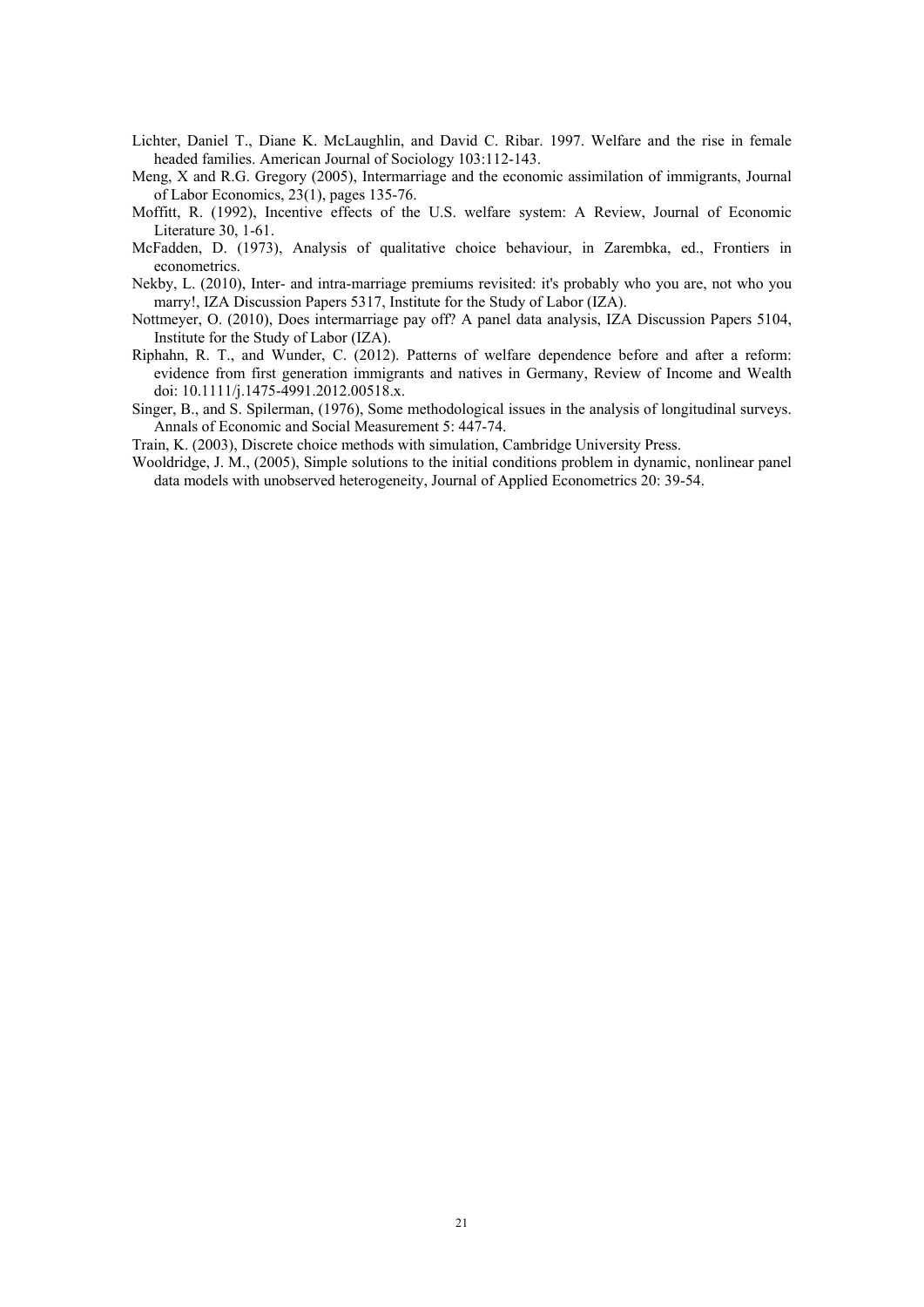### Appendix

# **Table 1** Participation equation estimates by type of household, Swedish born

|                                  |                                |          | Living together with a Swedish-born partner |    | $\overline{\text{Living}}$ alone |           |              |          |  |  |
|----------------------------------|--------------------------------|----------|---------------------------------------------|----|----------------------------------|-----------|--------------|----------|--|--|
|                                  | 1990                           |          |                                             |    |                                  |           |              |          |  |  |
|                                  | changed marital status 1991-99 |          | 1990-1999                                   |    | changed marital status 1991-99   | 1990-1999 |              |          |  |  |
|                                  | PE                             | ME       | PE                                          | ME | PE                               | ME        | <b>PE</b>    | ME       |  |  |
| Age/10                           | ***<br>$-0.441$                | $-0.063$ | $-0.275$                                    |    | 0.037                            | 0.002     | 0.087        | 0.004    |  |  |
| Age-squared/100                  | 0.024                          |          | 0.013                                       |    | $-0.005$                         |           | $-0.017$     |          |  |  |
| <b>Educational</b> level         |                                |          |                                             |    |                                  |           |              |          |  |  |
| Secondary                        | ***<br>$-0.191$ <sup>**</sup>  | $-0.031$ | $-0.256$ ***                                |    | $-0.282$ ***                     | $-0.019$  | $-0.276$ *** | $-0.022$ |  |  |
| Post-secondary, or more          | $-0.579$ ***                   | $-0.093$ | $-0.544$ ***                                |    | $-0.739$ ***                     | $-0.051$  | $-0.680$ *** | $-0.055$ |  |  |
| Woman                            |                                |          |                                             |    | $-0.097$ ***                     | $-0.007$  | $-0.090$ *** | $-0.007$ |  |  |
| Women with children              |                                |          |                                             |    | $0.188$ ***                      | 0.013     | $0.303$ ***  | 0.024    |  |  |
| Children at home                 | ***<br>0.067                   | 0.011    | $0.137$ ***                                 |    | $0.073$ ***                      | 0.005     | $0.053$ **   | 0.004    |  |  |
| City region                      | $-0.088$ **                    | $-0.014$ | $-0.079$                                    |    | $-0.029$                         | $-0.002$  | $-0.014$     | $-0.001$ |  |  |
| Municipality characteristics (%) |                                |          |                                             |    |                                  |           |              |          |  |  |
| Social assistance recipient      | ***<br>0.617                   | 0.099    | $0.569$ ***                                 |    | $0.639$ ***                      | 0.044     | 0.660        | 0.053    |  |  |
| Unemployed                       | $-0.043$                       | $-0.007$ | 0.199                                       |    | $-0.179$ ***                     | $-0.012$  | $-0.268$ *** | $-0.022$ |  |  |
| Unemployed                       | ***<br>0.500                   | 0.080    | $0.498$ ***                                 |    | ***<br>0.471                     | 0.032     | $0.477$ ***  | 0.038    |  |  |
| Log(unemployed)                  | $-0.037$                       | $-0.006$ | $-0.009$                                    |    | $-0.068$ ***                     | $-0.005$  | $-0.084$ *** | $-0.007$ |  |  |
| Changed marital status           | $0.622$ ***                    | 0.100    |                                             |    | $-0.355$ ***                     | $-0.024$  |              |          |  |  |
| Structural state dependence      | ***<br>1.513                   | 0.244    | ***<br>1.506                                |    | $1.508$ ***                      | 0.103     | $1.525$ ***  | 0.123    |  |  |
| Time-dummies                     | Yes                            |          | Yes                                         |    | Yes                              |           | Yes          |          |  |  |
| Log-likelihood                   | $-0.425$                       |          | $-0.208$                                    |    | $-1.202$                         |           | $-1.375$     |          |  |  |
| Number observations              | 147570                         |          | 122210                                      |    | 127360                           |           | 82370        |          |  |  |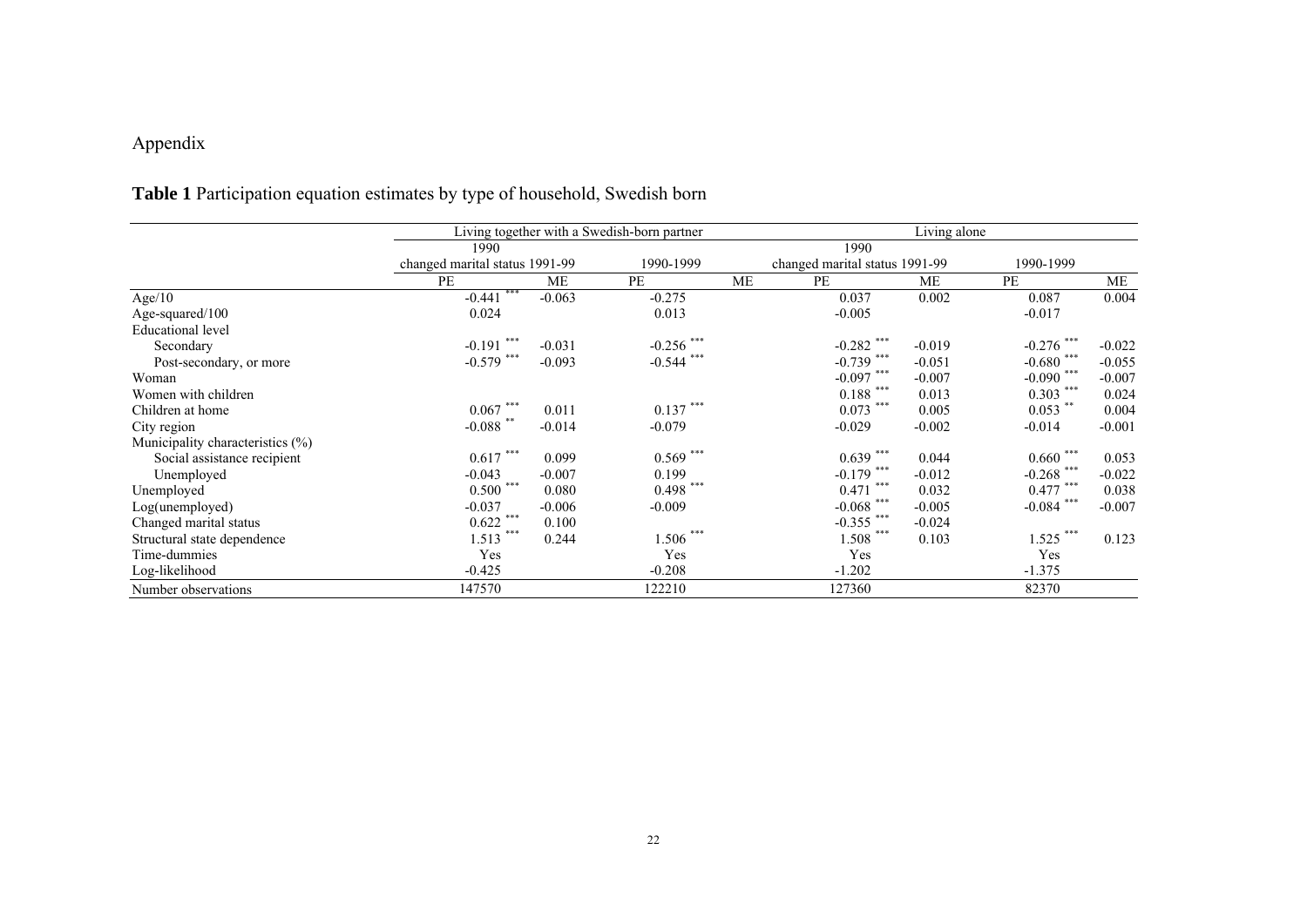**Table 2** Participation equation estimates by type of household, Foreign-born

|                                         |                                |          | Living together with a Foreign-born partner | Living alone |                                |           |                       |           |  |
|-----------------------------------------|--------------------------------|----------|---------------------------------------------|--------------|--------------------------------|-----------|-----------------------|-----------|--|
|                                         | 1990                           |          |                                             | 1990         |                                |           |                       |           |  |
|                                         | changed marital status 1991-99 |          | 1990-1999                                   |              | changed marital status 1991-99 |           | 1990-1999             |           |  |
|                                         | PE                             | ME       | PE                                          | <b>ME</b>    | PE                             | <b>ME</b> | PE                    | <b>ME</b> |  |
| Age/100                                 | $-2.149$ <sup>*</sup>          | $-0.177$ | $-1.021$                                    | $-0.048$     | 0.879                          | 0.136     | $-0.511$              | $-0.074$  |  |
| Age-squared/10000                       | $2.551$ *                      | 0.210    | 2.885                                       | 0.136        | $-1.128$                       | $-0.174$  | 0.186                 | 0.027     |  |
| Educational level (CG: Low)             |                                |          |                                             |              |                                |           |                       |           |  |
| Secondary                               | $-0.147$ ***                   | $-0.012$ | $-0.082$ ***                                | $-0.004$     | $-0.155$ ***                   | $-0.024$  | $-0.140$ ***          | $-0.020$  |  |
| Post-secondary, or more                 | ***<br>$-0.301$                | $-0.025$ | $-0.278$ ***                                | $-0.013$     | $-0.389$ ***                   | $-0.060$  | $-0.398$ ***          | $-0.058$  |  |
| Woman                                   |                                |          |                                             |              | $-0.172$ ***                   | $-0.027$  | $-0.135$ ***          | $-0.020$  |  |
| Women with children                     |                                |          |                                             |              | $0.094$ ***                    | 0.015     | $0.227$ ***           | 0.033     |  |
| Children at home                        | $0.084$ ***                    | 0.007    | $0.130$ ***                                 | 0.006        | $0.102$ ***                    | 0.016     | $0.070$ ***           | 0.010     |  |
| City region                             | $0.042$ *                      | 0.003    | 0.021                                       | 0.001        | $-0.038$ **                    | $-0.006$  | $-0.017$              | $-0.003$  |  |
| Municipality characteristics (%)        |                                |          |                                             |              |                                |           |                       |           |  |
| Social assistance recipient             | $0.181\; ^{***}$               | 0.015    | $0.232$ **                                  | 0.011        | $0.532$ ***                    | 0.082     | $0.501$ ***           | 0.073     |  |
| Unemployed                              | 0.013                          | 0.001    | $-0.071$                                    | $-0.003$     | $-0.044$                       | $-0.007$  | $-0.081$              | $-0.012$  |  |
| Unemployed                              | ***<br>0.311                   | 0.026    | $0.355$ ***                                 | 0.017        | $0.357$ ***                    | 0.055     | $0.367$ ***           | 0.053     |  |
| Log(unemployed)                         | $-0.078$ ***                   | $-0.006$ | $-0.107$ ***                                | $-0.005$     | $-0.111$ ***                   | $-0.017$  | $-0.114$ ***          | $-0.017$  |  |
| Country of origin (CG: Nordic)          |                                |          |                                             |              |                                |           |                       |           |  |
| Western Europe                          | $-0.213$ ***                   | $-0.018$ | $-0.220$ **                                 | $-0.010$     | $-0.105$ ***                   | $-0.016$  | $-0.086$ **           | $-0.013$  |  |
| Eastern Europe                          | $0.088$ $^{\ast}$              | 0.007    | 0.094                                       | 0.004        | 0.021                          | 0.003     | 0.010                 | 0.002     |  |
| Southern Europe                         | $-0.096$ *                     | $-0.008$ | 0.076                                       | 0.004        | $-0.078$ **                    | $-0.012$  | $-0.132$ ***          | $-0.019$  |  |
| Middle East                             | $0.309$ ***                    | 0.025    | $0.474$ ***                                 | 0.022        | $0.294$ ***                    | 0.045     | $0.197$ ***           | 0.029     |  |
| Rest of the world                       | $0.237$ ***                    | 0.020    | $0.311\; ^{***}$                            | 0.015        | $0.165$ ***                    | 0.025     | $0.085$ $^{\ast\ast}$ | 0.012     |  |
| Years in Sweden in 1985 (CG: 0-4 years) |                                |          |                                             |              |                                |           |                       |           |  |
| $5 - 9$                                 | $-0.145$ ***                   | $-0.012$ | $-0.156$ ***                                | $-0.007$     | -0.067 $^{***}$                | $-0.010$  | $-0.099$ ***          | $-0.014$  |  |
| $10 - 14$                               | $-0.338$ ***                   | $-0.028$ | $-0.354$ ***                                | $-0.017$     | $-0.089$ ***                   | $-0.014$  | $-0.091$ ***          | $-0.013$  |  |
| $15 - 22$                               | $-0.438$ ***                   | $-0.036$ | $-0.417$ ***                                | $-0.020$     | $-0.123$ ***                   | $-0.019$  | $-0.136$ ***          | $-0.020$  |  |
| $>22$                                   | $-0.540$ ***                   | $-0.044$ | $-0.586$ ***                                | $-0.028$     | $-0.234$ ***                   | $-0.036$  | $-0.238$ ***          | $-0.035$  |  |
| Refugee                                 | $-0.009$                       | $-0.001$ | $-0.065$                                    | $-0.003$     | $0.060$ **                     | 0.009     | $0.090$ ***           | 0.013     |  |
| Changed marital status                  | ***<br>0.511                   | 0.042    |                                             |              | $-0.182$ ***                   | $-0.028$  |                       |           |  |
| Structural state dependence             | ***<br>1.741                   | 0.143    | ***<br>2.194                                | 0.103        | $1.571$ ***                    | 0.243     | $1.582$ ***           | 0.230     |  |
| Time-dummies                            | Yes                            |          | Yes                                         |              | Yes                            |           | Yes                   |           |  |
| Log-likelihood                          | $-1.471$                       |          |                                             |              |                                |           |                       |           |  |
| Number observations                     | 94840                          |          | 71720                                       |              | 126430                         |           | 79040                 |           |  |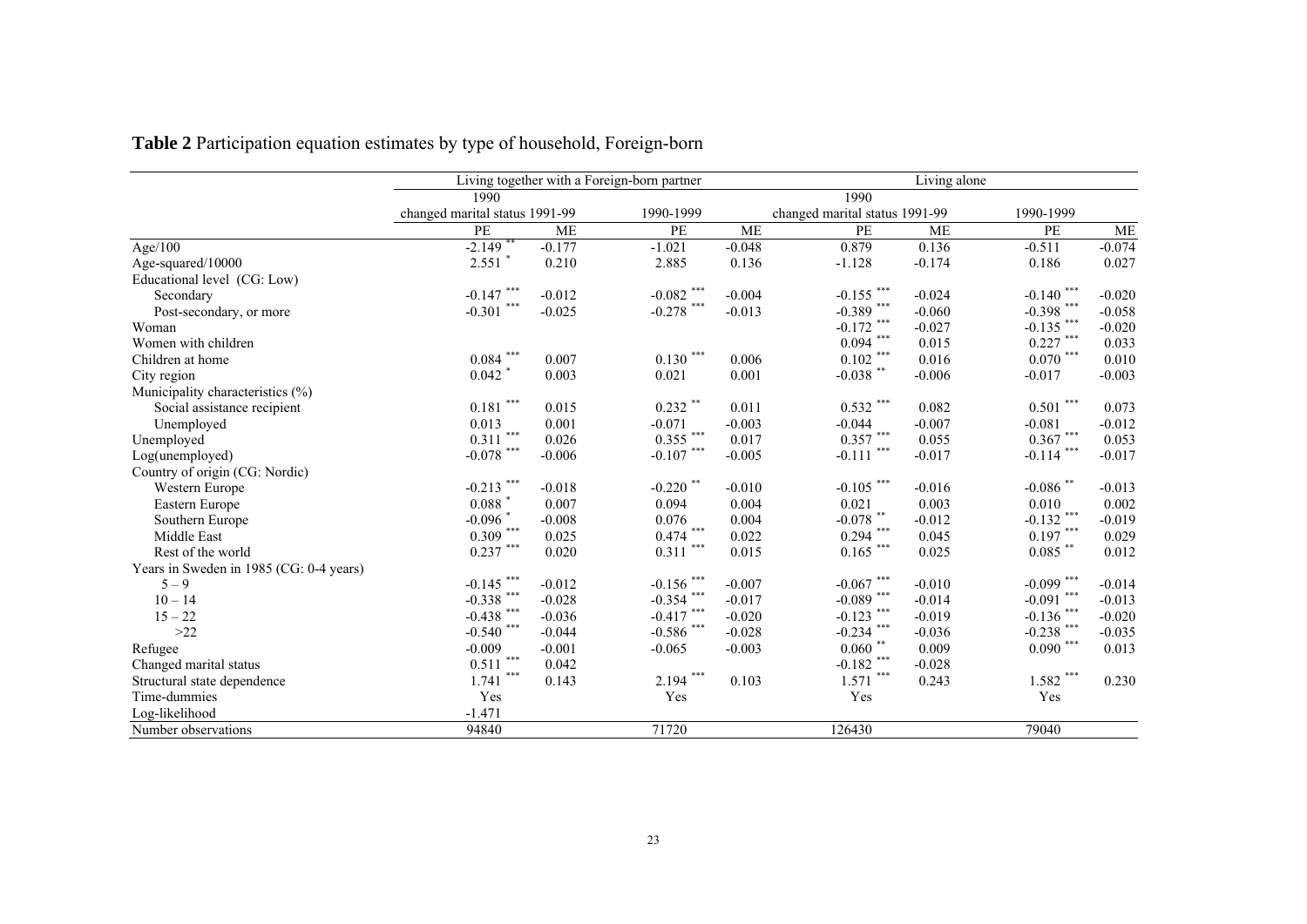|                                         |                                | Foreign-born woman living together<br>with a Swedish-born man |           | Foreign-born man living together<br>with a Swedish-born woman |                                |           |              |           |  |
|-----------------------------------------|--------------------------------|---------------------------------------------------------------|-----------|---------------------------------------------------------------|--------------------------------|-----------|--------------|-----------|--|
|                                         | 1990                           |                                                               |           |                                                               | 1990                           |           |              |           |  |
|                                         | changed marital status 1991-99 |                                                               | 1990-1999 |                                                               | changed marital status 1991-99 |           | 1990-1999    |           |  |
|                                         | PE                             | <b>ME</b>                                                     | $PE$      | <b>ME</b>                                                     | PE                             | <b>ME</b> | PE           | <b>ME</b> |  |
| Age/100                                 | 1.674                          | 0.058                                                         |           |                                                               | 2.793                          | 0.155     | $-6.830$     | $-0.183$  |  |
| Age-squared/10000                       | $-6.693$ *                     | $-0.231$                                                      |           |                                                               | $-5.486$ *                     | $-0.304$  | 7.351        | 0.197     |  |
| Educational level (CG: Low)             |                                |                                                               |           |                                                               |                                |           |              |           |  |
| Secondary                               | $-0.173$ ***                   | $-0.006$                                                      |           |                                                               | $-0.137$ ***                   | $-0.008$  | $-0.187$ *   | $-0.005$  |  |
| Post-secondary, or more                 | $-0.394$ ***                   | $-0.014$                                                      |           |                                                               | $-0.478$ ***                   | $-0.027$  | $-0.646$ *** | $-0.017$  |  |
| Children at home                        | $-0.014$                       | 0.000                                                         |           |                                                               | 0.017                          | 0.001     | $0.152$ ***  | 0.004     |  |
| City region                             | 0.079                          | 0.003                                                         |           |                                                               | $-0.113$ <sup>*</sup>          | $-0.006$  | $-0.247$ **  | $-0.007$  |  |
| Municipality characteristics (%)        |                                |                                                               |           |                                                               |                                |           |              |           |  |
| Social assistance recipient             | $0.458$ **                     | 0.016                                                         |           |                                                               | $0.514$ ***                    | 0.029     | $0.626$ **   | 0.017     |  |
| Unemployed                              | $-0.395$ **                    | $-0.014$                                                      |           |                                                               | $-0.334$ **                    | $-0.018$  | $-0.165$     | $-0.004$  |  |
| Unemployed                              | $0.343$ ***                    | 0.012                                                         |           |                                                               | $0.597$ ***                    | 0.033     | $0.634$ ***  | 0.017     |  |
| Log(unemployed)                         | $-0.086$                       | $-0.003$                                                      |           |                                                               | $-0.145$ ***                   | $-0.008$  | $-0.222$ **  | $-0.006$  |  |
| Country of origin (CG: Nordic)          |                                |                                                               |           |                                                               |                                |           |              |           |  |
| Western Europe                          | $-0.157$                       | $-0.005$                                                      |           |                                                               | $-0.092$                       | $-0.005$  | $-0.104$     | $-0.003$  |  |
| Eastern Europe                          | $-0.174$                       | $-0.006$                                                      |           |                                                               | 0.053                          | 0.003     | $-0.361$     | $-0.010$  |  |
| Southern Europe                         | $-0.052$                       | $-0.002$                                                      |           |                                                               | $-0.075$                       | $-0.004$  | $-0.254$ *   | $-0.007$  |  |
| Middle East                             | $-0.153$                       | $-0.005$                                                      |           |                                                               | $0.208$ $^\ast$                | 0.012     | $-0.024$     | $-0.001$  |  |
| Rest of the world                       | 0.039                          | 0.001                                                         |           |                                                               | $0.199$ **                     | 0.011     | $-0.006$     | 0.000     |  |
| Years in Sweden in 1985 (CG: 0-4 years) |                                |                                                               |           |                                                               |                                |           |              |           |  |
| $5 - 9$                                 | $-0.185$ *                     | $-0.006$                                                      |           |                                                               | $-0.106$                       | $-0.006$  | $-0.199$     | $-0.005$  |  |
| $10 - 14$                               | $-0.397$ ***                   | $-0.014$                                                      |           |                                                               | $-0.101$                       | $-0.006$  | $-0.064$     | $-0.002$  |  |
| $15 - 22$                               | $-0.365$ ***                   | $-0.013$                                                      |           |                                                               | $-0.155$ *                     | $-0.009$  | $-0.119$     | $-0.003$  |  |
| $>22$                                   | $-0.388$ ***                   | $-0.013$                                                      |           |                                                               | $-0.248$ ***                   | $-0.014$  | $-0.165$     | $-0.004$  |  |
| Refugee                                 | 0.104                          | 0.004                                                         |           |                                                               | $-0.018$                       | $-0.001$  | 0.224        | 0.006     |  |
| Changed marital status                  | $0.930$ ***                    | 0.032                                                         |           |                                                               | $0.456$ ***                    | 0.025     |              |           |  |
| Structural state dependence             | $1.370$ ***                    | 0.047                                                         |           |                                                               | $***$<br>1.504                 | 0.083     | $1.719***$   | 0.046     |  |
| Time-dummies                            | Yes                            |                                                               |           |                                                               | Yes                            |           | Yes          |           |  |
| Log-likelihood                          | $-1.471$                       |                                                               |           |                                                               |                                |           |              |           |  |
| Number observations                     | 37920                          |                                                               | 29770     |                                                               | 33840                          |           | 25240        |           |  |

**Table 3** Participation equation estimates by type of household, mixed couples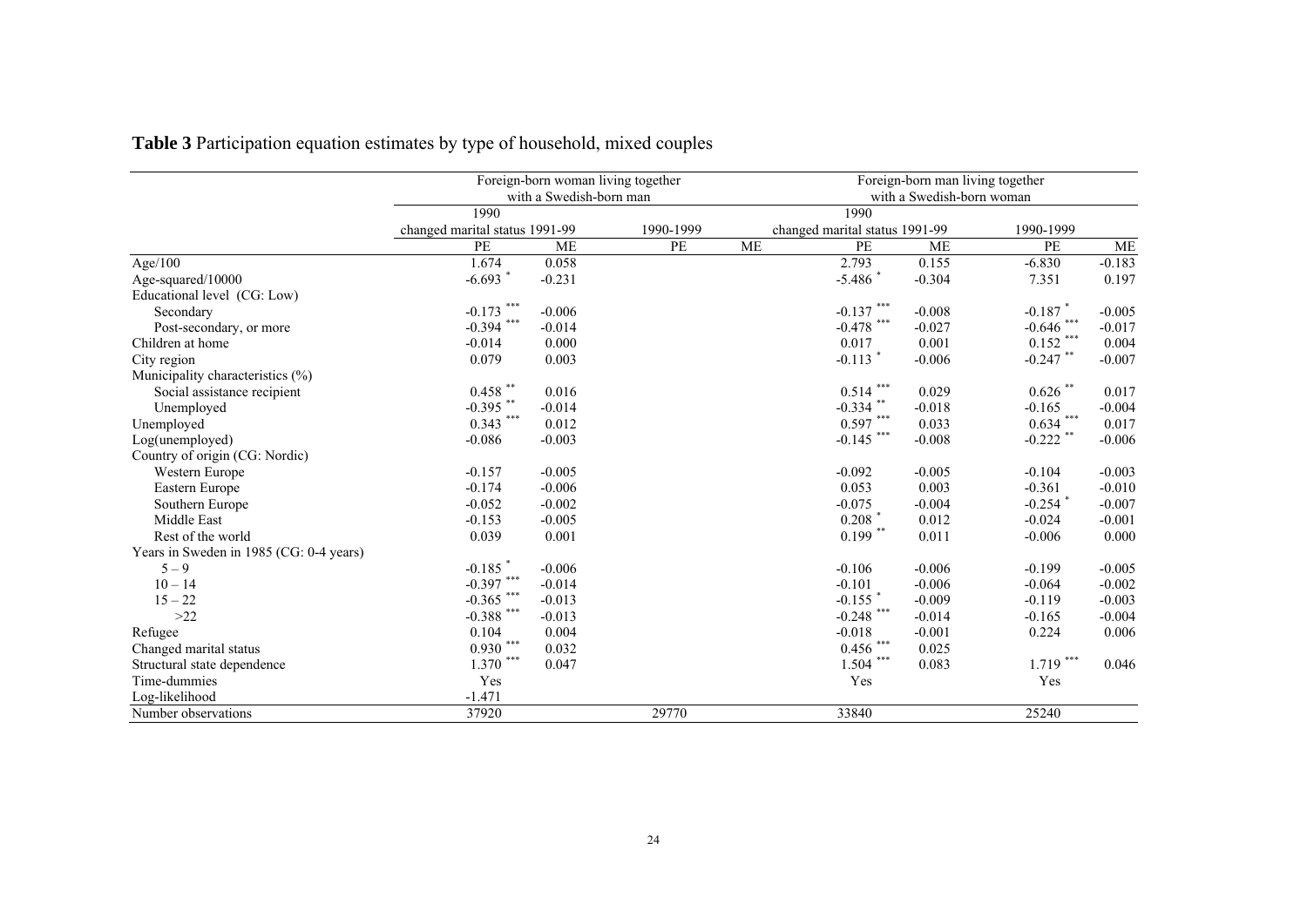|                                     | Swedish-born (SB) living |         | Foreign-born (FB) living |         |                   |              |                                     |              |       |              |       |         |
|-------------------------------------|--------------------------|---------|--------------------------|---------|-------------------|--------------|-------------------------------------|--------------|-------|--------------|-------|---------|
|                                     | with Swedish-born        |         | alone                    |         | with Foreign-born |              | with Swedish-born                   | alone        |       |              |       |         |
|                                     |                          |         |                          |         |                   |              | FB-woman & SB-man FB-man & SB-woman |              |       |              |       |         |
|                                     | 1990                     | 1990-99 | 1990                     | 1990-99 |                   | 1990 1990-99 |                                     | 1990 1990-99 |       | 1990 1990-99 | 1990  | 1990-99 |
| Social assistance recipient (%)     | 1.08                     | 0.56    | 6.12                     | 7.31    | 10.05             | 7.98         | 0.98                                | 0.47         | 4.64  | 2.42         | 18.47 | 17.16   |
| Unemployed $(\% )$                  | 3.52                     | 3.09    | 8.36                     | 8.33    | 7.79              | 7.31         | 6.78                                | 6.35         | 5.29  | 4.08         | 9.25  | 9.41    |
| Age (in years)                      | 38.80                    | 39.14   | 31.14                    | 32.39   | 37.01             | 37.52        | 37.73                               | 38.25        | 38.75 | 39.52        | 33.29 | 34.56   |
| Children at home                    | 1.44                     | 1.43    | 0.20                     | 0.19    | 1.54              | 1.56         | 1.37                                | 1.38         | 1.38  | 1.39         | 0.38  | 0.30    |
| Educational level (%)               |                          |         |                          |         |                   |              |                                     |              |       |              |       |         |
| Primary                             | 28.44                    | 28.32   | 26.97                    | 29.99   | 65.66             | 64.28        | 43.09                               | 41.49        | 43.20 | 40.49        | 57.91 | 54.42   |
| Secondary                           | 44.74                    | 44.08   | 54.46                    | 53.60   | 24.93             | 25.98        | 35.65                               | 36.41        | 36.23 | 37.12        | 31.59 | 34.46   |
| Post-secondary, or more             | 26.82                    | 27.60   | 18.57                    | 16.41   | 9.42              | 9.75         | 21.26                               | 22.1         | 20.57 | 22.39        | 10.50 | 11.12   |
| City region $(\% )$                 | 20.31                    | 20.15   | 30.21                    | 29.83   | 36.35             | 35.35        | 25.98                               | 25.33        | 29.31 | 29.24        | 38.20 | 39.22   |
| Municipality characteristics        |                          |         |                          |         |                   |              |                                     |              |       |              |       |         |
| Social assistance recipient (%)     | 3.84                     | 3.83    | 4.11                     | 4.12    | 4.53              | 4.5          | 4.04                                | 4.02         | 4.16  | 4.13         | 4.51  | 4.53    |
| Unemployed $(\% )$                  | 1.30                     | 1.30    | 1.33                     | 1.34    | 1.23              | 1.24         | 1.31                                | 1.31         | 1.24  | 1.25         | 1.25  | 1.24    |
| Years in the country in 1990 $(\%)$ |                          |         |                          |         |                   |              |                                     |              |       |              |       |         |
| $0 - 4$                             |                          |         |                          |         | 27.2              | 24.09        | 10.92                               | 9.37         | 10.67 | 7.41         | 30.94 | 22.89   |
| $5 - 9$                             |                          |         |                          |         | 16                | 15.2         | 11.05                               | 10.98        | 8.54  | 8.28         | 12.57 | 12.46   |
| $10 - 14$                           |                          |         |                          |         | 18.25             | 18.61        | 14.11                               | 14.04        | 12.44 | 12.08        | 14.02 | 15.25   |
| $15 - 22$                           |                          |         |                          |         | 23.79             | 25.98        | 24.97                               | 25.13        | 23.64 | 24.05        | 22.87 | 26.66   |
| $>22$                               |                          |         |                          |         | 14.76             | 16.12        | 38.95                               | 40.48        | 44.71 | 48.18        | 19.60 | 22.75   |
| Country of origin (%)               |                          |         |                          |         |                   |              |                                     |              |       |              |       |         |
| Nordic countries                    |                          |         |                          |         | 33                | 34.58        | 56.99                               | 57.58        | 44.77 | 45.76        | 43.25 | 49.63   |
| Western Europe                      |                          |         |                          |         | 3.99              | 3.97         | 13.92                               | 14.51        | 22.07 | 23.1         | 9.29  | 9.88    |
| Eastern Europe                      |                          |         |                          |         | 12.63             | 12.08        | 13.13                               | 12.7         | 6.71  | 7.25         | 9.00  | 8.89    |
| Southern Europe                     |                          |         |                          |         | 12.9              | 13.71        | 4.67                                | 4.57         | 12.86 | 12.8         | 8.33  | 8.41    |
| Middle East                         |                          |         |                          |         | 22.1              | 21.65        | 0.82                                | 0.77         | 5.94  | 5.03         | 13.64 | 8.27    |
| Rest of the world                   |                          |         |                          |         | 15.38             | 14.01        | 10.47                               | 9.88         | 7.65  | 6.06         | 16.50 | 14.90   |
| Refugee                             |                          |         |                          |         | 52.65             | 51.19        | 17.48                               | 16.96        | 21.40 | 20.4         | 35.62 | 30.01   |
| Sample size                         | 14757                    | 12221   | 12736                    | 8237    | 9484              | 7172         | 3792                                | 2977         | 3384  | 2524         | 12643 | 7904    |

**Table A1** Mean observable characteristics in 1990, by type of household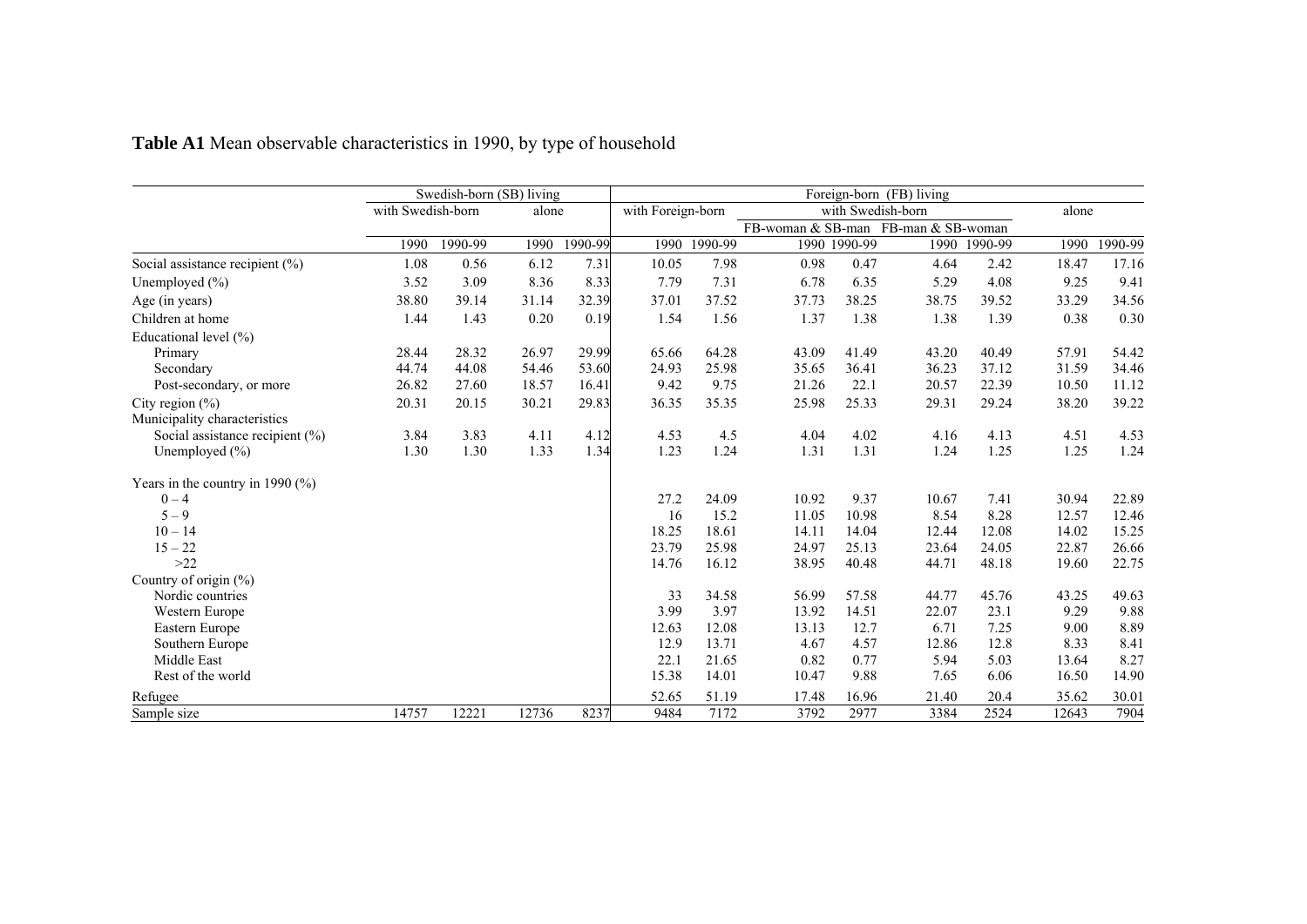|                                      | Swedish-born (SB) living |         |        |         | Foreign-born (FB) living |         |                                     |                   |       |         |        |         |
|--------------------------------------|--------------------------|---------|--------|---------|--------------------------|---------|-------------------------------------|-------------------|-------|---------|--------|---------|
|                                      | with Swedish-born        |         | alone  |         | with Foreign-born        |         |                                     | with Swedish-born |       |         | alone  |         |
|                                      |                          |         |        |         |                          |         | FB-woman & SB-man FB-man & SB-woman |                   |       |         |        |         |
|                                      | 1990                     | 1990-99 | 1990   | 1990-99 | 1990                     | 1990-99 |                                     | 1990 1990-99      | 1990  | 1990-99 | 1990   | 1990-99 |
| Social assistance recipient (%)      | 1.4                      | 0.59    | 5.44   | 6.64    | 8.03                     | 4.96    | 2.48                                | 0.46              | 4.30  | 1.76    | 15.28  | 14.75   |
| Unemployed $(\% )$                   | 9.67                     | 8.72    | 18.4   | 19.43   | 20.87                    | 19.04   | 15.67                               | 14.07             | 13.51 | 10.96   | 23.64  | 22.73   |
| Age (in years)                       | 43.3                     | 43.64   | 35.64  | 36.89   | 41.51                    | 42.02   | 42.23                               | 42.75             | 43.25 | 44.02   | 37.79  | 39.06   |
| Children at home                     | 1.27                     | 1.28    | 0.47   | 0.23    | 1.4                      | 1.47    | 1.25                                | 1.26              | 1.23  | 1.36    | 0.56   | 0.28    |
| Educational level (%)                |                          |         |        |         |                          |         |                                     |                   |       |         |        |         |
| Primary                              | 23.79                    | 23.80   | 21.71  | 24.61   | 42.47                    | 42.24   | 26.35                               | 24.91             | 28.73 | 26.57   | 37.67  | 37.52   |
| Secondary                            | 47.51                    | 46.74   | 56.48  | 56.31   | 39.62                    | 39.66   | 45.36                               | 45.72             | 44.65 | 44.89   | 44.6   | 45.94   |
| Post-secondary, or more              | 28.71                    | 29.47   | 21.81  | 19.08   | 17.9                     | 18.1    | 28.29                               | 29.37             | 26.62 | 28.55   | 17.73  | 16.54   |
| City region $(\% )$                  | 19.46                    | 19.17   | 29.65  | 30.68   | 37.27                    | 35.92   | 25.3                                | 24.31             | 28.87 | 28.03   | 40.31  | 41.23   |
| Municipality characteristics         |                          |         |        |         |                          |         |                                     |                   |       |         |        |         |
| Social assistance recipient $(\% )$  | 4.68                     | 4.67    | 5.06   | 5.11    | 5.72                     | 5.67    | 4.96                                | 4.91              | 5.14  | 5.09    | 5.69   | 5.73    |
| Unemployed $(\% )$                   | 5.69                     | 5.69    | 5.8    | 5.85    | 5.8                      | 5.79    | 5.7                                 | 5.69              | 5.7   | 5.69    | 5.81   | 5.81    |
| Years in the country in 1990 $(\% )$ |                          |         |        |         |                          |         |                                     |                   |       |         |        |         |
| $0 - 4$                              |                          |         |        |         | 8.76                     | 7.56    | 3.64                                | 3.01              | 3.78  | 2.39    | 12.17  | 8.64    |
| $5 - 9$                              |                          |         |        |         | 18.34                    | 16.56   | 8.64                                | 7.77              | 7.83  | 6.18    | 19.40  | 15.33   |
| $10 - 14$                            |                          |         |        |         | 18.79                    | 18.01   | 11.86                               | 11.57             | 9.86  | 9.08    | 14.96  | 14.56   |
| $15 - 22$                            |                          |         |        |         | 25.2                     | 26.20   | 22.14                               | 22.48             | 20.03 | 20.04   | 20.84  | 23.17   |
| $>22$                                |                          |         |        |         | 28.9                     | 31.67   | 53.71                               | 55.18             | 58.51 | 62.31   | 32.63  | 38.3    |
| Country of origin $(\% )$            |                          |         |        |         |                          |         |                                     |                   |       |         |        |         |
| Nordic countries                     |                          |         |        |         | 32.99                    | 34.57   | 56.98                               | 57.57             | 44.75 | 45.76   | 43.23  | 50.4    |
| Western Europe                       |                          |         |        |         | 3.98                     | 3.97    | 13.93                               | 14.53             | 22.05 | 23.09   | 9.29   | 9.09    |
| Eastern Europe                       |                          |         |        |         | 12.63                    | 12.07   | 13.15                               | 12.72             | 6.69  | 7.25    | 9      | 8.89    |
| Southern Europe                      |                          |         |        |         | 12.89                    | 13.70   | 4.67                                | 4.57              | 12.85 | 12.8    | 8.33   | 8.41    |
| Middle East                          |                          |         |        |         | 22.11                    | 21.68   | 0.82                                | 0.77              | 5.92  | 5.03    | 13.62  | 8.27    |
| Rest of the world                    |                          |         |        |         | 15.39                    | 14.01   | 10.45                               | 9.84              | 7.73  | 6.08    | 16.53  | 14.95   |
| Refugee                              |                          |         |        |         | 50.01                    | 48.51   | 16.95                               | 16.42             | 20.64 | 19.53   | 33.71  | 29.01   |
| Sample size                          | 147570                   | 122210  | 127360 | 82370   | 94840                    | 71720   | 37920                               | 29770             | 33840 | 25240   | 126430 | 79040   |

# **Table A2** Mean observable characteristics in 1990-1990, by type of household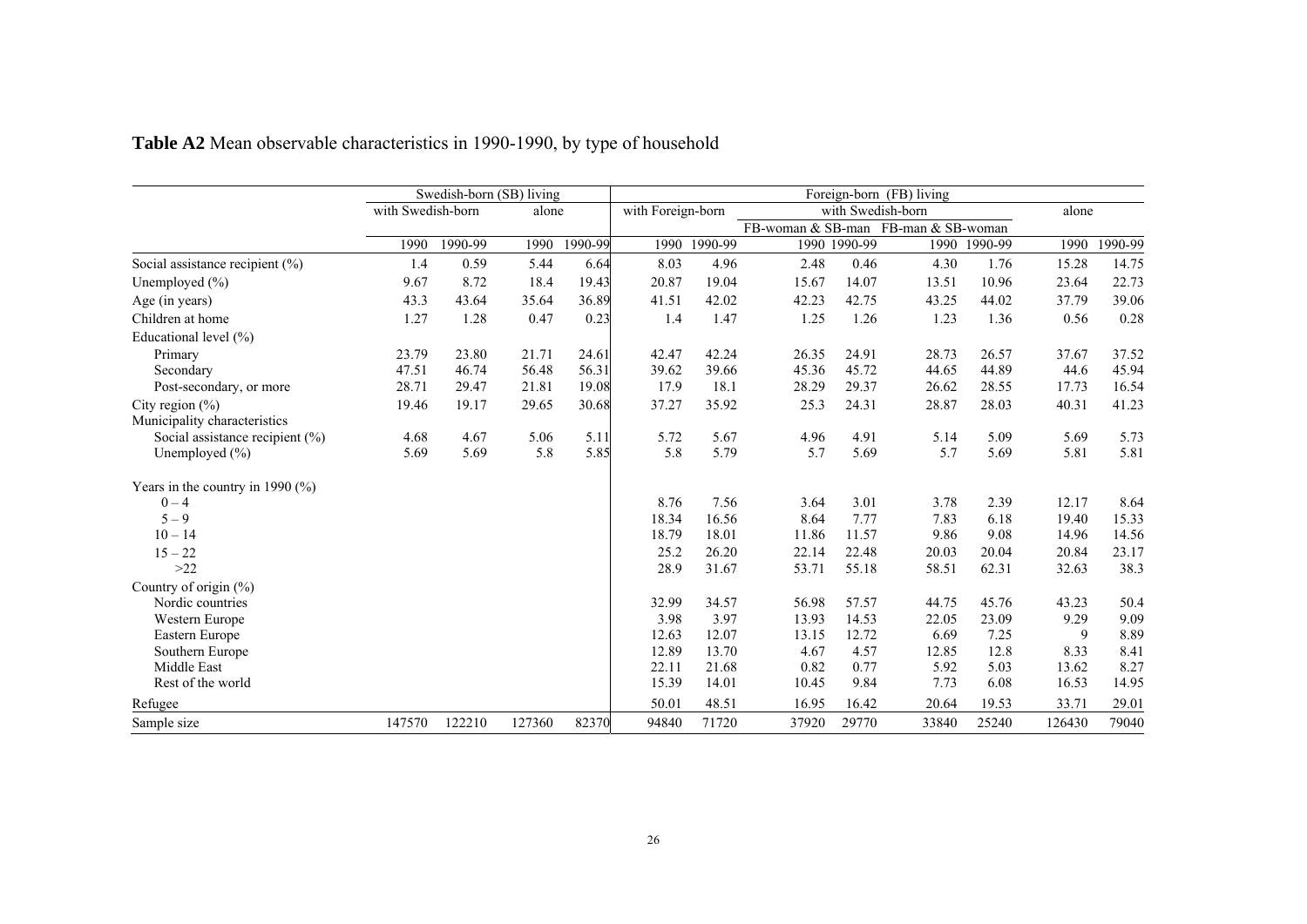|      |                   | Swedish-born (SB) living |       |         | Foreign-born (FB) living |         |                   |                   |                   |         |       |             |  |  |
|------|-------------------|--------------------------|-------|---------|--------------------------|---------|-------------------|-------------------|-------------------|---------|-------|-------------|--|--|
|      | with Swedish-born |                          | alone |         | with Foreign-born        |         |                   | with Swedish-born |                   | alone   |       |             |  |  |
|      |                   |                          |       |         |                          |         | FB-women & SB-men |                   | FB-men & SB-women |         |       |             |  |  |
|      | 1990              | 1990-99                  | 1990  | 1990-99 | 1990                     | 1990-99 | 1990              | 1990-99           | 1990              | 1990-99 | 1990  | $1990 - 99$ |  |  |
| 1985 | 2.02              | 1.51                     | 6.52  | 7.14    | 7.23                     | 6.12    | 2.72              | 2.15              | 5.50              | 4.16    | 11.49 | 12.87       |  |  |
| 1986 | 2.20              | 1.59                     | 6.90  | 7.51    | 8.74                     | 7.50    | 2.29              | 1.78              | 6.00              | 4.71    | 12.79 | 14.20       |  |  |
| 1987 | 1.78              | 1.28                     | 6.51  | 6.94    | 9.32                     | 8.20    | 2.19              | 1.38              | 5.14              | 3.76    | 13.76 | 14.74       |  |  |
| 1988 | 1.29              | 0.94                     | 6.49  | 6.92    | 10.29                    | 8.81    | 1.45              | 0.97              | 4.46              | 3.01    | 14.71 | 15.60       |  |  |
| 1989 | 0.86              | 0.53                     | 6.24  | 6.86    | 11.10                    | 9.33    | 1.13              | 0.57              | 4.17              | 2.58    | 16.39 | 16.46       |  |  |
| 1990 | 1.08              | 0.56                     | 6.12  | 7.31    | 10.05                    | 7.98    | 0.98              | 0.47              | 4.64              | 2.42    | 18.47 | 17.16       |  |  |
| 1991 | 1.25              | 0.54                     | 5.89  | 7.10    | 8.89                     | 6.32    | 1.87              | 0.44              | 3.96              | 1.70    | 17.20 | 16.33       |  |  |
| 1992 | 1.52              | 0.65                     | 5.98  | 7.36    | 8.08                     | 4.91    | 2.29              | 0.57              | 4.82              | 2.38    | 16.51 | 16.33       |  |  |
| 1993 | 1.76              | 0.78                     | 6.42  | 8.05    | 8.54                     | 5.12    | 2.87              | 0.50              | 5.47              | 2.54    | 16.78 | 16.85       |  |  |
| 1994 | 1.57              | 0.64                     | 6.04  | 7.34    | 8.38                     | 4.85    | 2.77              | 0.57              | 4.96              | 2.30    | 15.95 | 15.49       |  |  |
| 1995 | 1.59              | 0.65                     | 5.46  | 6.59    | 8.05                     | 4.68    | 3.06              | 0.54              | 4.76              | 1.55    | 14.63 | 14.16       |  |  |
| 1996 | 1.48              | 0.61                     | 5.31  | 6.47    | 8.06                     | 4.56    | 3.06              | 0.44              | 4.23              | 1.51    | 14.58 | 14.13       |  |  |
| 1997 | 1.40              | 0.54                     | 4.87  | 6.02    | 7.79                     | 4.34    | 2.87              | 0.34              | 3.90              | 1.39    | 14.25 | 13.84       |  |  |
| 1998 | 1.27              | 0.47                     | 4.36  | 5.35    | 6.64                     | 3.74    | 2.53              | 0.27              | 3.22              | 0.91    | 12.72 | 12.27       |  |  |
| 1999 | 1.10              | 0.43                     | 3.93  | 4.77    | 5.80                     | 3.14    | 2.51              | 0.47              | 3.01              | 0.91    | 11.69 | 10.98       |  |  |

# Table A3 Social assistance recipients (%), 1985 – 1999, by type of household, by type of household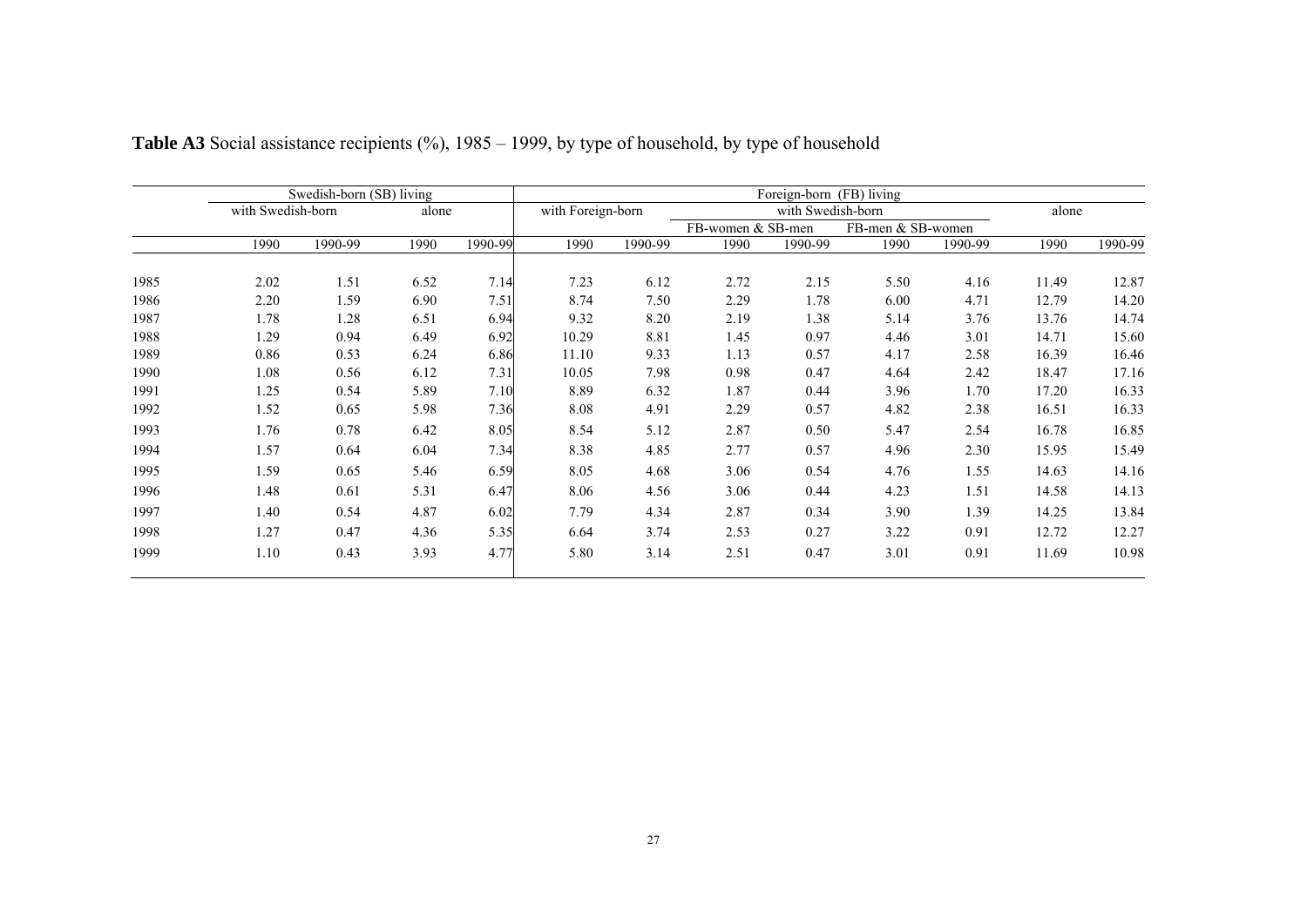|                                  |                                |                | Living together with a Swedish-born partner |               | Living alone |                                |          |           |     |  |
|----------------------------------|--------------------------------|----------------|---------------------------------------------|---------------|--------------|--------------------------------|----------|-----------|-----|--|
|                                  | 1990                           |                |                                             |               |              |                                |          |           |     |  |
|                                  | changed marital status 1991-99 |                | 1990-1999                                   |               |              | changed marital status 1991-99 |          |           |     |  |
|                                  | PE                             | <b>SE</b>      | PE                                          | <b>SE</b>     | PE           | <b>SE</b>                      | PE       | <b>SE</b> |     |  |
| Constant                         | 0.366                          | (0.891)        | $-2.145$                                    | (1.620)       | $-0.956$     | **<br>(0.382)                  | $-1.535$ | (0.456)   | *** |  |
| Age/10                           | $-13.146$                      | **<br>(5.215)  | $-1.904$                                    | (9.508)       | $-6.699$     | ***<br>(2.373)                 | $-1.795$ | (2.826)   |     |  |
| Age-squared/100                  | 13.776                         | (7.480)        | $-0.577$                                    | (13.476)      | 9.105        | **<br>(3.566)                  | 1.281    | (4.207)   |     |  |
| <b>Educational</b> level         |                                |                |                                             |               |              |                                |          |           |     |  |
| Secondary                        | $-0.351$                       | ***<br>(0.091) | $-0.271$                                    | **<br>(0.138) | $-0.262$     | $***$<br>(0.048)               | $-0.246$ | (0.057)   | *** |  |
| Post-secondary, or more          | $-0.599$                       | ***<br>(0.161) | $-0.407$                                    | **<br>(0.201) | $-0.661$     | ***<br>(0.099)                 | $-0.686$ | (0.117)   | *** |  |
| Woman                            |                                |                |                                             |               | $-0.143$     | **<br>(0.061)                  | $-0.176$ | (0.072)   | **  |  |
| Women with children              |                                |                |                                             |               | 0.276        | ***<br>(0.100)                 | 0.328    | (0.123)   | *** |  |
| Children at home                 | 0.044                          | (0.038)        | 0.050                                       | (0.053)       | 0.165        | ***<br>(0.050)                 | 0.212    | (0.060)   | *** |  |
| City region                      | $-0.160$                       | (0.121)        | $-0.222$                                    | (0.180)       | 0.073        | (0.067)                        | 0.117    | (0.079)   |     |  |
| Municipality characteristics (%) |                                |                |                                             |               |              |                                |          |           |     |  |
| Social assistance recipient      | 0.679                          | (0.480)        | 1.041                                       | (0.784)       | 0.498        | (0.239)                        | 0.369    | (0.280)   |     |  |
| Unemployed                       | $-1.055$                       | (0.666)        | $-0.657$                                    | (1.073)       | $-0.094$     | (0.386)                        | $-0.330$ | (0.443)   |     |  |
| Unemployed                       | 0.172                          | (0.145)        | 0.040                                       | (0.262)       | 0.459        | ***<br>(0.059)                 | 0.474    | (0.072)   | *** |  |
| Log(unemployed)                  | $-0.103$                       | (0.140)        | $-0.291$                                    | (0.268)       | $-0.028$     | (0.062)                        | 0.013    | (0.069)   |     |  |
| Social assistance recipient      |                                |                |                                             |               |              |                                |          |           |     |  |
| 1985                             | 0.520                          | ***<br>(0.139) | 0.426                                       | (0.261)       | 0.311        | ***<br>(0.068)                 | 0.316    | (0.080)   | *** |  |
| 1986                             | 0.405                          | ***<br>(0.138) | 0.397                                       | (0.233)       | 0.258        | ***<br>(0.070)                 | 0.205    | (0.083)   | **  |  |
| 1987                             | 0.118                          | (0.137)        | $-0.016$                                    | (0.239)       | 0.255        | ***<br>(0.067)                 | 0.316    | (0.080)   | *** |  |
| 1988                             | 0.501                          | ***<br>(0.148) | 0.303                                       | (0.277)       | 0.392        | ***<br>(0.062)                 | 0.463    | (0.074)   | *** |  |
| 1989                             | .544                           | ***<br>(0.137) | 1.508                                       | (0.219)       | ***<br>1.127 | ***<br>(0.059)                 | 1.074    | (0.072)   | *** |  |

# **Table B1** Estimates for initial-conditions equation by type of household, Swedish born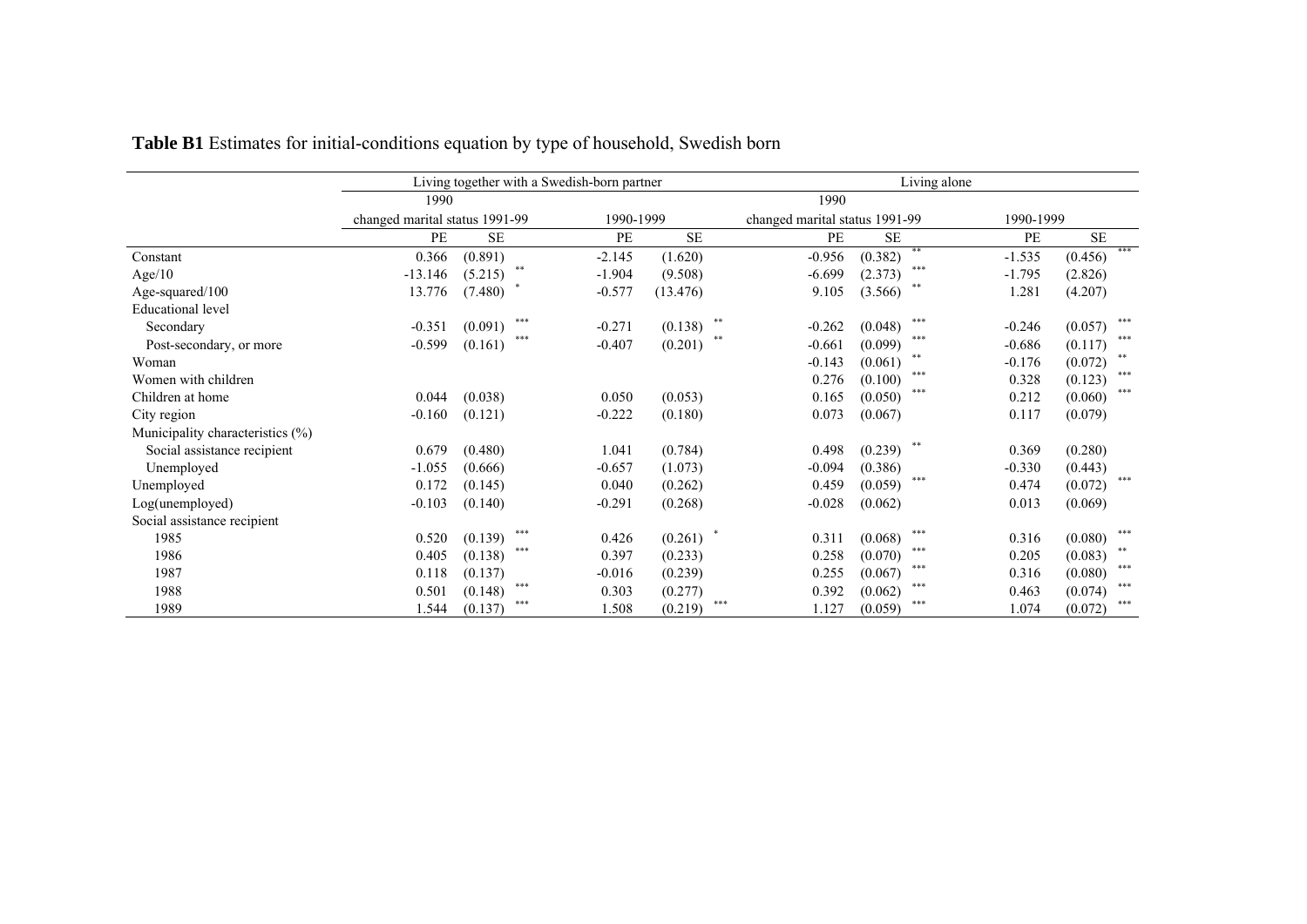|                                         |                                |           |     | Living together with a Foreign-born partner |           |         | Living alone |                                |     |           |           |     |
|-----------------------------------------|--------------------------------|-----------|-----|---------------------------------------------|-----------|---------|--------------|--------------------------------|-----|-----------|-----------|-----|
|                                         |                                | 1990      |     |                                             | 1990-1999 |         | 1990         |                                |     | 1990-1999 |           |     |
|                                         | changed marital status 1991-99 |           |     |                                             |           |         |              | changed marital status 1991-99 |     |           |           |     |
|                                         | PE                             | <b>SE</b> |     | PE                                          | <b>SE</b> |         | PE           | <b>SE</b>                      |     | PE        | <b>SE</b> |     |
|                                         | $-1.638$                       | (0.539)   |     | $-1.896$                                    | (0.742)   |         | $-0.852$     | (0.286)                        |     | $-0.630$  | (0.371)   |     |
| Age/100                                 | $-0.071$                       | (3.035)   |     | $-0.546$                                    | (4.144)   |         | $-1.574$     | (1.713)                        |     | $-2.297$  | (2.230)   |     |
| Age-squared/10000                       | $-1.101$                       | (4.328)   |     | 0.435                                       | (5.926)   |         | 1.032        | (2.561)                        |     | 0.883     | (3.315)   |     |
| Educational level (CG: Low)             |                                |           |     |                                             |           |         |              |                                |     |           |           |     |
| Secondary                               | $-0.073$                       | (0.071)   |     | 0.074                                       | (0.095)   |         | $-0.238$     | (0.044)                        | *** | $-0.194$  | (0.053)   | *** |
| Post-secondary, or more                 | $-0.460$                       | (0.138)   | *** | $-0.679$                                    | (0.245)   | ***     | $-0.453$     | (0.091)                        | *** | $-0.450$  | (0.115)   | *** |
| Woman                                   |                                |           |     |                                             |           |         | $-0.208$     | (0.044)                        | *** | $-0.054$  | (0.056)   |     |
| Women with children                     |                                |           |     |                                             |           |         | 0.059        | (0.064)                        |     | 0.170     | (0.095)   |     |
| Children at home                        | 0.083                          | (0.019)   | *** | 0.106                                       | (0.026)   | ***     | 0.213        | (0.022)                        | *** | 0.202     | (0.040)   | *** |
| City region                             | $-0.091$                       | (0.059)   |     | $-0.078$                                    | (0.081)   |         | $-0.169$     | (0.040)                        | *** | $-0.154$  | (0.052)   | *** |
| Municipality characteristics (%)        |                                |           |     |                                             |           |         |              |                                |     |           |           |     |
| Social assistance recipient             | 0.120                          | (0.231)   |     | $-0.291$                                    | (0.326)   |         | 0.262        | (0.143)                        |     | 0.262     | (0.183)   |     |
| Unemployed                              | 1.589                          | (0.426)   | *** | 1.844                                       | (0.544)   | ***     | 0.876        | (0.249)                        | *** | 0.637     | (0.319)   | **  |
| Unemployed                              | 0.113                          | (0.077)   |     | 0.195                                       | (0.107)   |         | 0.275        | (0.044)                        | *** | 0.339     | (0.056)   | *** |
| Log(unemployed)                         | 0.035                          | (0.056)   |     | $-0.182$                                    | (0.089)   | $* *$   | $-0.047$     | (0.037)                        |     | $-0.036$  | (0.050)   |     |
| Country of origin (CG: Nordic)          |                                |           |     |                                             |           |         |              |                                |     |           |           |     |
| Western Europe                          | 0.045                          | (0.178)   |     | 0.207                                       | (0.258)   |         | $-0.210$     | (0.074)                        | *** | $-0.179$  | (0.089)   | **  |
| Eastern Europe                          | 0.100                          | (0.133)   |     | 0.577                                       | (0.180)   | ***     | 0.080        | (0.085)                        |     | 0.012     | (0.112)   |     |
| Southern Europe                         | $-0.193$                       | (0.140)   |     | 0.138                                       | (0.190)   |         | $-0.111$     | (0.083)                        |     | $-0.186$  | (0.105)   |     |
| Middle East                             | 0.100                          | (0.127)   |     | 0.571                                       | (0.171)   | $* * *$ | 0.362        | (0.076)                        | *** | 0.380     | (0.103)   | *** |
| Rest of the world                       | 0.111                          | (0.099)   |     | 0.437                                       | (0.139)   | $***$   | 0.294        | (0.055)                        | *** | 0.317     | (0.072)   | *** |
| Years in Sweden in 1985 (CG: 0-4 years) |                                |           |     |                                             |           |         |              |                                |     |           |           |     |
| $5 - 9$                                 | $-0.749$                       | (0.083)   | *** | $-0.833$                                    | (0.113)   | ***     | $-0.622$     | (0.056)                        | *** | $-0.735$  | (0.074)   | *** |
| $10 - 14$                               | $-0.812$                       | (0.086)   | *** | $-0.776$                                    | (0.113)   | $* * *$ | $-0.526$     | (0.058)                        | *** | $-0.576$  | (0.072)   | *** |
| $15 - 22$                               | $-0.868$                       | (0.102)   | *** | $-0.955$                                    | (0.153)   | ***     | $-0.541$     | (0.058)                        | *** | $-0.565$  | (0.070)   | *** |
| $>22$                                   | $-0.886$                       | (0.134)   | *** | $-1.062$                                    | (0.201)   | ***     | $-0.511$     | (0.067)                        | *** | $-0.487$  | (0.082)   | *** |
| Refugee                                 | 0.122                          | (0.097)   |     | $-0.039$                                    | (0.128)   |         | 0.134        | (0.059)                        | **  | 0.154     | (0.080)   |     |
| Social assistance recipient             |                                |           |     |                                             |           |         |              |                                |     |           |           |     |
| 1985                                    | 0.652                          | (0.087)   | *** | 0.734                                       | (0.126)   | ***     | 0.339        | (0.052)                        | *** | 0.334     | (0.063)   | *** |
| 1986                                    | $-0.007$                       | (0.087)   |     | $-0.142$                                    | (0.124)   |         | 0.043        | (0.053)                        |     | 0.061     | (0.065)   |     |
| 1987                                    | 0.108                          | (0.081)   |     | $-0.018$                                    | (0.109)   |         | 0.021        | (0.049)                        |     | 0.080     | (0.064)   |     |
| 1988                                    | 0.000                          | (0.073)   |     | 0.011                                       | (0.096)   |         | 0.137        | (0.044)                        | *** | 0.195     | (0.058)   | *** |
| 1989                                    | 1.551                          | (0.061)   | *** | 1.712                                       | (0.082)   | ***     | 1.083        | (0.038)                        | *** | 1.045     | (0.050)   | *** |

**Table B2** Estimates for initial-conditions equation by type of household, Foreign-born